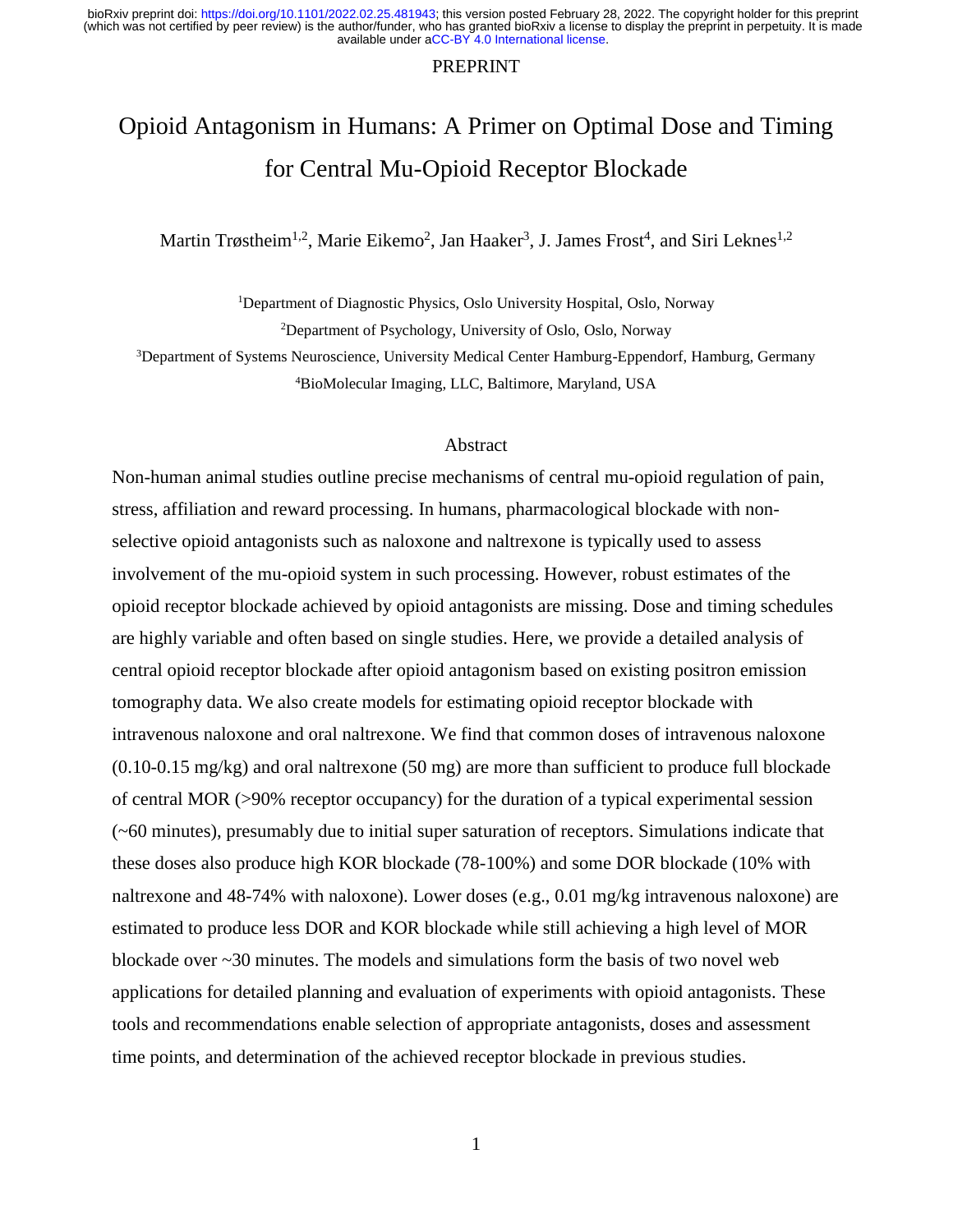#### PREPRINT

#### **1. Introduction**

A variety of psychological processes are thought to be modulated by the brain's muopioid system, including reward [1], pain [2], stress [3], and social bonding [4,5]. In studies with human participants, researchers are probing the mu-opioid system through naturally occurring variation in the mu-opioid receptor gene [6] and functional imaging of mu-opioid receptor availability with positron emission tomography (PET; [7]). These methods are however very costly due to the need for large samples (e.g., candidate gene studies) or specialized radiolabeling setups (e.g., PET). A popular method to study the mu-opioid system in humans is the pharmacological blockade of opioid receptors with antagonistic drugs. Opioid receptor antagonists bind opioid receptors, but in contrast to agonists they do not generally produce a response by the cell (although some, e.g., naloxone, may act as inverse agonists under certain conditions [8]). Opioid antagonists such as naloxone and naltrexone have a high affinity to muopioid receptors (MOR) and thereby prevent other ligands (including endogenous ones) from binding to this receptor type. Therefore, when antagonism with these drugs blocks a behavior, the behavior is assumed to be mu-opioid-dependent [9]. Most opioid antagonists available for human use are non-selective for opioid receptor subtypes and also bind to kappa-opioid receptors (KOR) with high affinity and to delta-opioid receptors (DOR) with low affinity (Table 1). To enable causal inferences about mu-opioid receptor functions based on pharmacological blockade, it is optimal to select an antagonist, a dose, and an assessment time point that results in complete blockade of MOR while causing minimal interference with other receptor types.

PET and dual-detector systems quantify in vivo receptor binding in the human brain and can be used to estimate opioid receptor blockade with non-selective opioid antagonists. Quantification of receptor binding with these techniques works by injecting a radiotracer; a ligand that binds to the target receptors in the brain and that has been labelled with a radioactive isotope. Receptor binding results in accumulation of the radiotracer in the brain. Positron emission from the radioactive isotope can then be recorded through detection of gamma rays produced by electron-positron annihilation [16–18]. Administration of an antagonist prevents the radiotracer from binding to the receptors, resulting in less accumulation of the radiotracer and fewer detected gamma rays.

Antagonist doses used in basic human research to block the mu-opioid system are often based on plasma concentration, estimates from single PET studies, or on conventions (e.g., 0.10-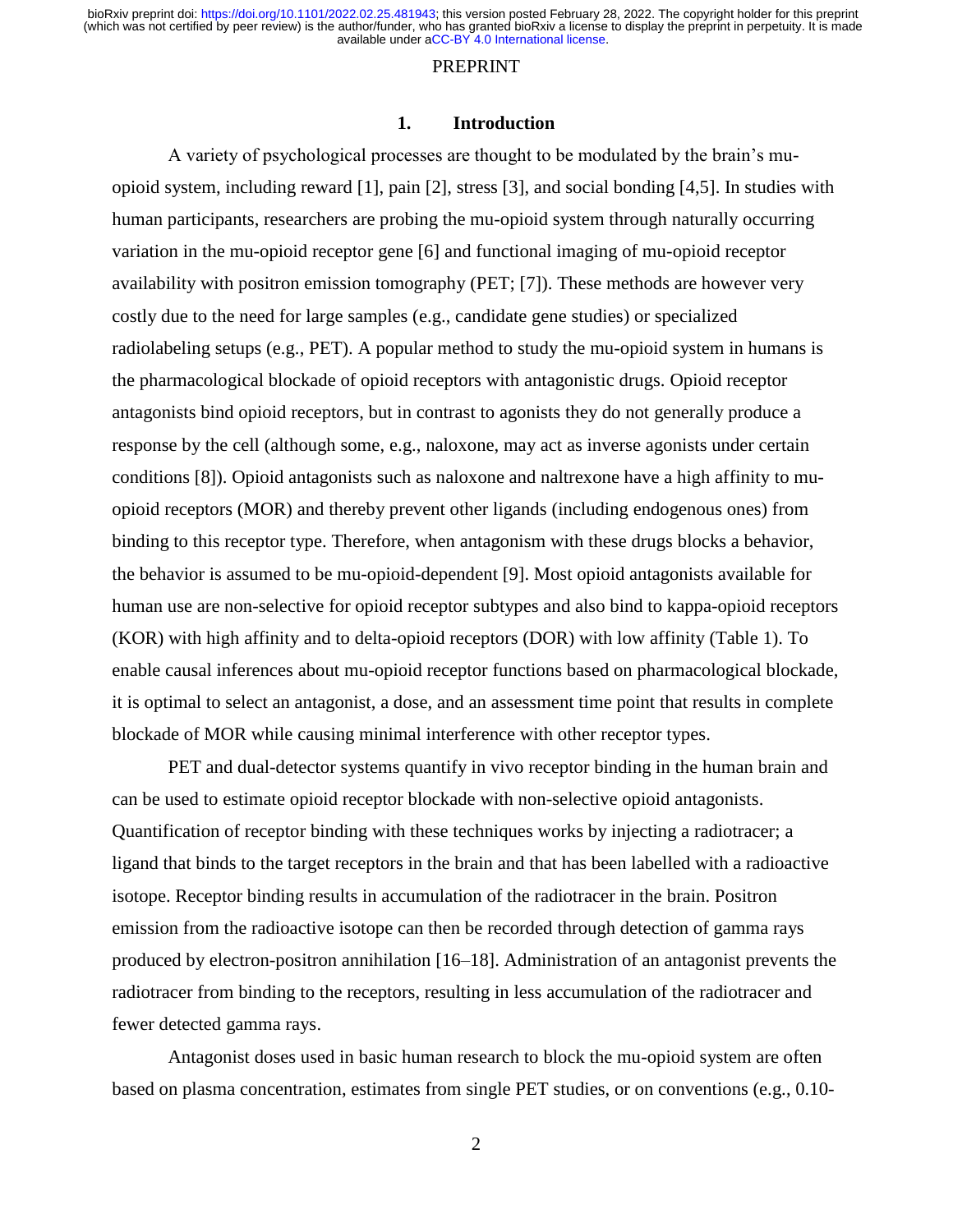## **PREPRINT**

0.15 mg/kg intravenous naloxone and 50 mg oral naltrexone), and they vary considerably. For example, reported intravenous naloxone doses used in studies of endogenous mu-opioid function are as low as 0.006 mg/kg [19] and as high as 6 mg/kg [20]. Concurrent KOR and DOR blockade is seldom considered when selecting doses. Here we synthesize the available PET and dualdetector data and create models for estimating the amount and duration of central opioid receptor blockade with various doses of commonly used opioid antagonists. In line with previous interpretations of blockade estimates, we define full blockade as >90% receptor occupancy [21,22]. This overview will help determine the achieved MOR blockade in previous studies and evaluate the possibility of DOR and KOR blockade or carry-over effects affecting the results or complicating inferences. It will also enable selection of the appropriate antagonist drugs, doses, assessment time points and intersession intervals for future studies.

#### **Table 1**

*Affinities of the opioid antagonists naloxone and naltrexone to cloned human opioid receptors expressed on Chinese hamster ovary (CHO) cells.*

|                              | $K_i$ (nM) |                   |              |                    |  |  |  |
|------------------------------|------------|-------------------|--------------|--------------------|--|--|--|
| Antagonist                   | <b>MOR</b> | <b>DOR</b>        | <b>KOR</b>   | <b>MOR:DOR:KOR</b> |  |  |  |
| <b>Naloxone</b>              |            |                   |              |                    |  |  |  |
| Kelly et al. (2015) [10]     | 2.09a      | 30.90a            | 31.62a       | 1:15:15            |  |  |  |
| Peng et al. (2007) [11]      | 0.79       | 76                | 1.1          | 1:96:1             |  |  |  |
| Toll et al. (1998) [12]      | 1.4        | 67.5              | 2.5          | 1:48:2             |  |  |  |
| Average (SE)                 | 1.43(0.38) | 58.13 (13.84)     | 11.74 (9.95) | 1:41:8             |  |  |  |
| <b>Naltrexone</b>            |            |                   |              |                    |  |  |  |
| Kelly et al. (2015) [10]     | 0.71a      | 5.50 <sup>a</sup> | 1.66a        | 1:8:2              |  |  |  |
| Konoura et al. (2015) [13]   | 0.27       | 12.3              | 0.70         | 1:46:3             |  |  |  |
| Peng et al. (2007) [11]      | 0.23       | 38                | 0.25         | 1:165:1            |  |  |  |
| Schüllner et al. (2003) [14] | 0.20       | 8.70              | 0.40         | 1:44:2             |  |  |  |
| Toll et al. (1998) [12]      | 0.2        | 10.8              | 0.4          | 1:54:2             |  |  |  |
| Wentland et al. (2005) [15]  | 0.11       | 60                | 0.19         | 1:545:2            |  |  |  |
| Average (SE)                 | 0.29(0.09) | 22.55 (8.88)      | 0.60(0.22)   | 1:79:2             |  |  |  |

*Note.* Lower values indicate higher affinity. *K<sup>i</sup>* is the inhibition constant, i.e., the concentration in nanomolar (nM) required to produce half of the maximum blockade of the receptor. As such, lower numbers (i.e., concentrations) thereby indicate higher affinity for the receptor subtype. <sup>a</sup> *K<sup>i</sup>* converted from *pKi*, i.e., the negative logarithm to base 10 of *K<sup>i</sup>* expressed in molar.

## **2. Methods**

# **2.1. Procedure**

We synthesized and further analyzed the available evidence from PET and dual-detector studies on opioid receptor blockade with naloxone and naltrexone. Studies containing blockade data were located using a semi-systematic approach, based on Web of Science searches (see Appendix) and examination of references in relevant papers. For naloxone, the shortest-acting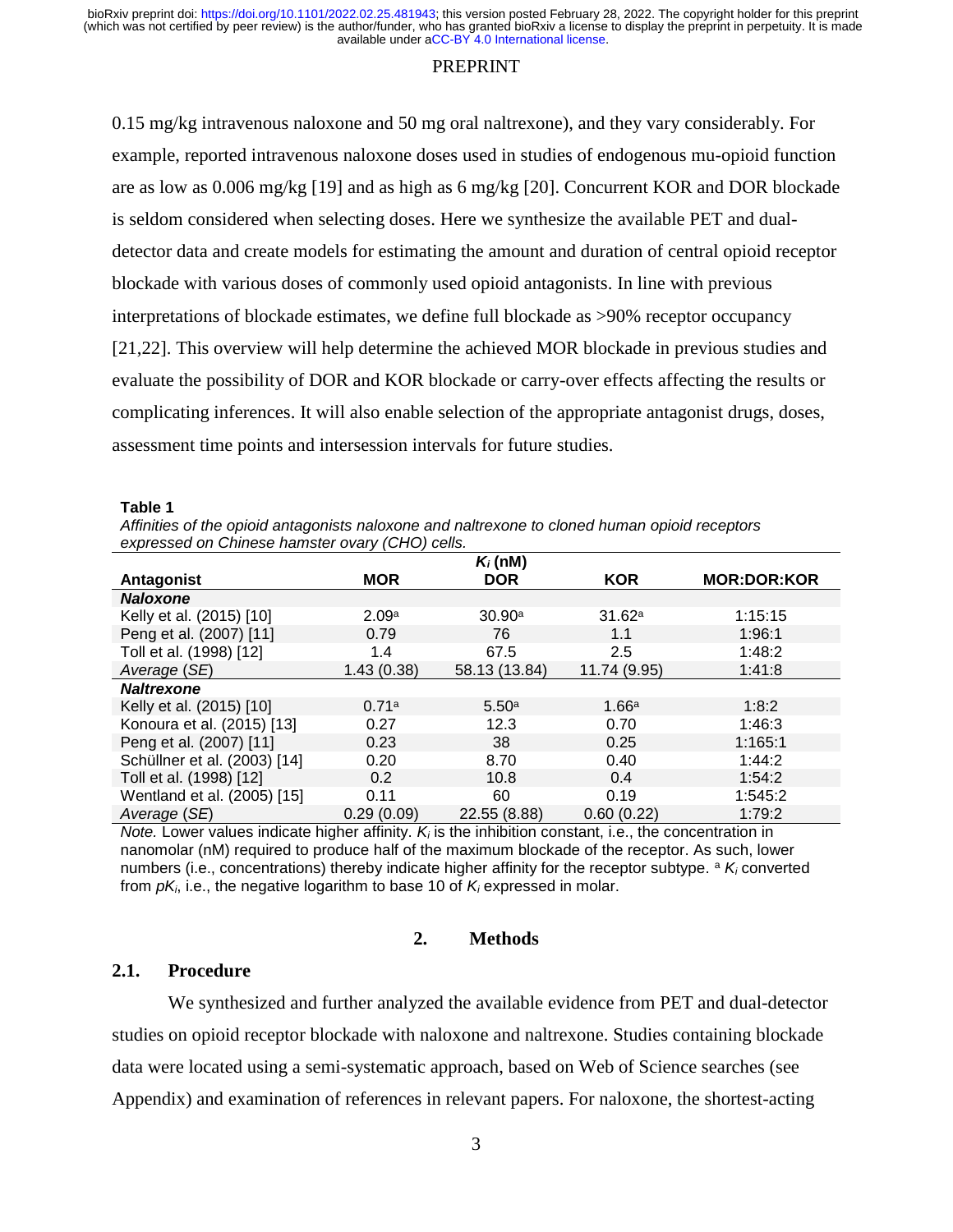#### PREPRINT

antagonist with the widest variety of reported doses and test schedules, we first created a loglogistic dose-response curve to map intravenous doses to MOR blockade estimates. For this model, data from 45-65 minutes post-naloxone infusions were used. A dose-response curve for oral naltrexone based on data obtained within 8 hours of administration was available from Rabiner et al. [23].

In a second step, we modeled the MOR blockade-time profile of naloxone. First, we used the reported blockade half-life in the brain with naloxone to estimate the exponential decay of receptor occupancy over time and across doses. Next, we adjusted the model to reflect the initial absorption phase (i.e., distribution to the brain) indicated by data on the time-to-peak blockade with intravenous naloxone.

Finally, due to limited availability of PET and dual-detector data, we simulated doseresponse curves for KOR and DOR blockade with naloxone and naltrexone. These simulations used MOR blockade data and relative opioid receptor affinities from studies of human opioid receptors expressed on Chinese hamster ovary (CHO) cells (see e.g., [24]). Simulation-based estimates were compared to the available PET and dual-detector data on DOR and KOR blockade with naloxone and naltrexone.

The available data on central opioid receptor blockade with nalmefene and GSK1521498 are summarized in the appendix.

## **3. Results**

#### **3.1. Naloxone**

## *3.1.1. Mu-opioid receptor blockade with intravenous naloxone*

Two PET [17,21] and two dual-detector studies [25,26] have quantified MOR blockade with intravenous naloxone. In these studies, a target dose of naloxone is first injected intravenously. Five minutes later, participants receive an intravenous injection of radiolabeled [<sup>11</sup>C]carfentanil, and positron emission from the brain is recorded for 60 minutes. The signal in the thalamus is used to calculate MOR blockade since this brain region has a very high density of mu-opioid receptors [27]. Blockade estimates in both types of studies are corrected for nonspecific binding (i.e., non-receptor binding). PET studies use the radiotracer signal in the occipital lobe as a reference for non-specific binding when correcting the blockade estimates [21] due to the small number of MOR in this region [27]. In contrast, dual-detector studies use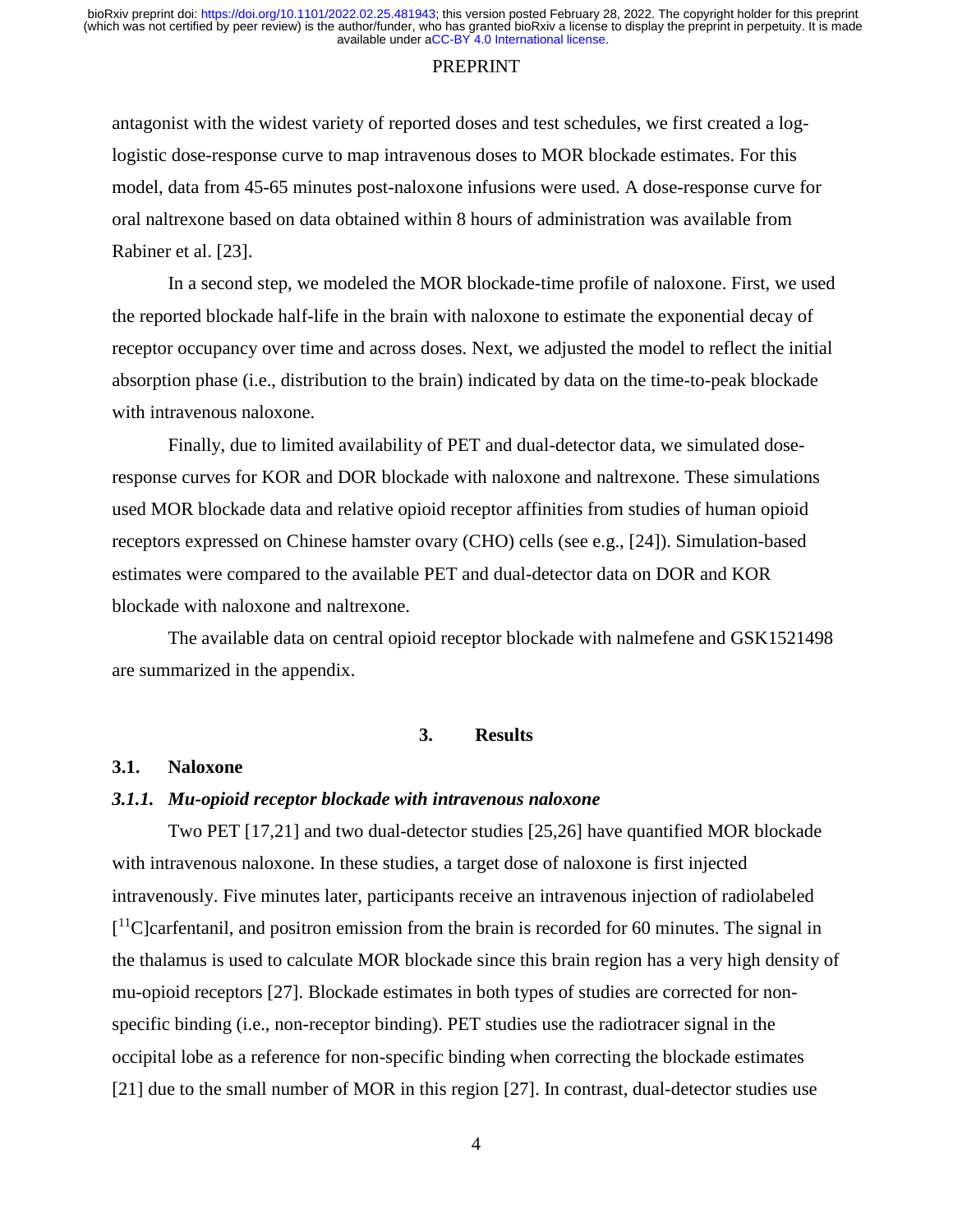#### **PREPRINT**

the thalamic radiotracer signal under 1.0 mg/kg intravenous naloxone as reference for nonspecific binding because PET studies suggest that this dose is sufficient to block nearly all MOR in the thalamus [17,21].

#### **Table 2**

*Overview of positron emission studies reporting estimates of mu-opioid receptor blockade with intravenous naloxone. Together with additional timing information (time-to-peak blockade and blockade half-life), these data form the basis of the model.*

| <b>Study</b>                                                                                                                                                                         | <b>Method</b> | N                              | Time frame<br>(minutes) | Dose                                                                                                                                               | <b>MOR</b><br>blockade                                  |
|--------------------------------------------------------------------------------------------------------------------------------------------------------------------------------------|---------------|--------------------------------|-------------------------|----------------------------------------------------------------------------------------------------------------------------------------------------|---------------------------------------------------------|
| Frost et al. (1985) [17]                                                                                                                                                             | <b>PET</b>    | 1                              | $35 - 65$               | 1 mg/kg                                                                                                                                            | 83%<br>90%                                              |
| Mayberg and Frost (1990) [21]                                                                                                                                                        | PET           | ---                            | 45-65 <sup>a</sup>      | $0.001$ mg/kg<br>$0.01$ mg/kg<br>$0.1$ mg/kg<br>$1.0$ mg/kg                                                                                        | 19%<br>65%<br>97%<br>98%                                |
| Kim et al. (1997) [25]                                                                                                                                                               | Dual-detector | 8                              | 45-65                   | $0.002$ mg/kg<br>$0.03$ mg/kg                                                                                                                      | 43%<br>81%                                              |
| Villemagne et al. (1994) [26]<br>$\mathbf{r}$ and $\mathbf{r}$ are a set of $\mathbf{r}$ and $\mathbf{r}$ and $\mathbf{r}$ are a set of $\mathbf{r}$ and $\mathbf{r}$<br>$A + 1 + 1$ | Dual-detector | 24<br>さけん けいしょうしょうしん こうこうせいしょく | 45-65                   | $0$ mg/kg<br>0.0005 mg/kg<br>$0.001$ mg/kg<br>$0.005$ mg/kg <sup>a</sup><br>$0.01$ mg/kg<br>$0.1$ mg/kg<br>$0.5$ mg/kg <sup>a</sup><br>$1.0$ mg/kg | 0%<br>20%<br>40%<br>75%<br>100%<br>100%<br>100%<br>100% |

*Note.* --- = not reported. <sup>a</sup> Information provided by J. James Frost.

Due to the highly standardized protocol used across these studies, the data are suitable for quantitative synthesis. Based on blockade estimates from PET and dual-detector studies with [<sup>11</sup>C]carfentanil and intravenous naloxone (Table 2), and additional timing information from a PET study with intranasal naloxone [28], we created a model for estimating the level and duration of MOR blockade in the human brain achieved with various doses of intravenous naloxone.

Model specification and fitting was performed in R [29] using the drc [30] and linpk [31] packages. Our model is an adaptation of the pkprofile function from the linpk package. The pkprofile function is a general pharmacokinetic model for calculating the concentration-time profile of a drug that can account for absorption, infusion duration, and administration of multiple doses [31]. It uses a *V* and *Cl* parameterization where *V* is the volume of distribution and *Cl* is the clearance. *Cl* can be expressed as  $k \times V$ , with *k* being the elimination rate constant. By setting *V* to 1, *Cl* defaults to *k* and we can substitute the dose input in the pkprofile function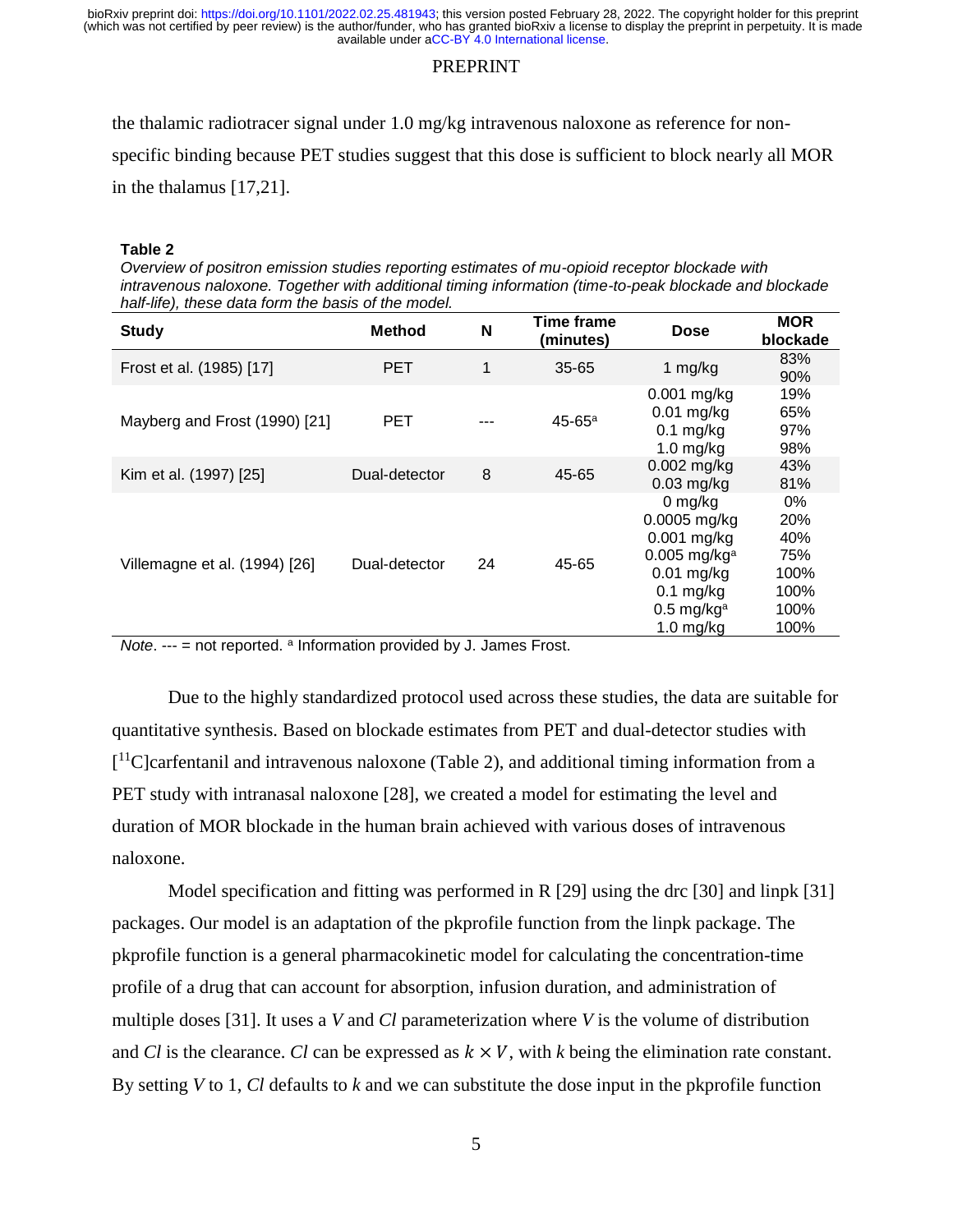#### PREPRINT

with the estimated MOR blockade at the administration time point (*tadmin*), assuming no absorption phase. Absorption can instead be handled by the pkprofile function by specifying an absorption rate constant (*ka*).

## *3.1.1.1. Establishing a dose-blockade curve at ~55 minutes*

Blockade estimates in available PET and dual-detector studies (Table 2) are based on the mean signal recorded between 45-65 minutes after intravenous naloxone administration. Assuming a linear decrease in blockade within this 20-minute time window (see Appendix), the reported blockade estimates approximately correspond to the blockade observed halfway (i.e., 10 minutes) through this section of the recording, i.e., at 55 minutes after intravenous naloxone administration (*tmeasure*). Like Mayberg and Frost [21], we fitted a log-logistic model to the available data (Table 2) to describe the relationship between naloxone dose and central blockade at *tmeasure*. We specifically used a four-parameter model (Equation 1) with the lower limit constrained to 0, the upper limit constrained to 100, and the Hill slope constrained to 1. The parameter *ED<sup>50</sup>* (i.e., effective dose 50) in this model indicates the estimated dose at which 50% of the receptors are blocked [23].

$$
Blockade(Dose)_{measure} = 0 + \frac{100 - 0}{1 + \left(\frac{ED_{50}}{Dose}\right)^{1}} = \frac{Dose \times 100}{Dose + ED_{50}}
$$
(1)

Figure 1 displays the relationship between dose and MOR blockade (in black) for intravenous naloxone ~55 minutes after administration. For the log-logistic model, we obtained the parameter estimate  $ED_{50}$  *(SE)* = 0.0023 (0.0004).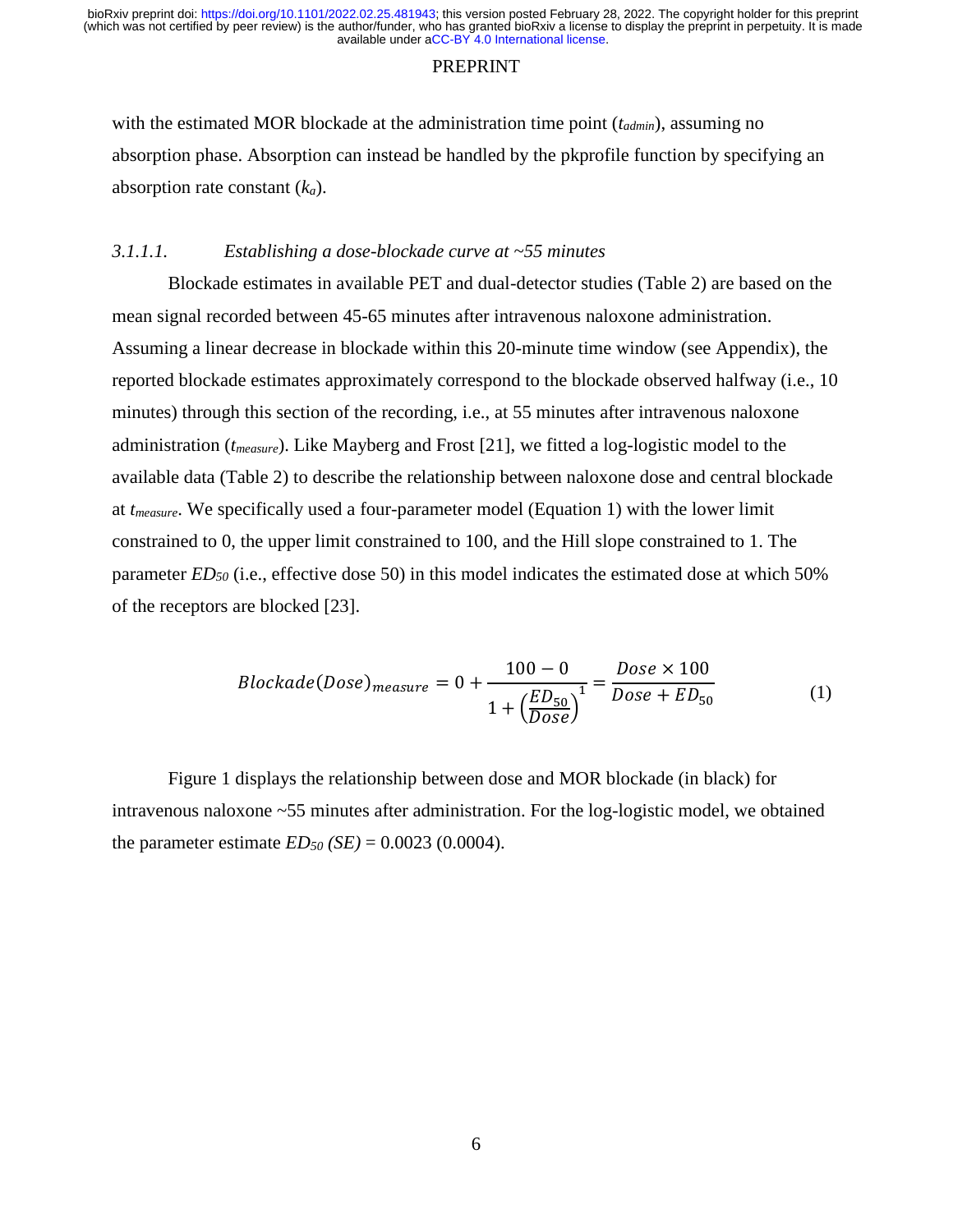#### PREPRINT



*Figure 1*. The effect of intravenous (IV) naloxone dose on opioid receptor blockade ~55 minutes after administration. The bottom x-axis displays untransformed doses while the top x-axis shows the corresponding log10-transformed doses. The dashed horizontal line indicates full (90%) receptor blockade. MOR blockade (solid black curve) is based on the data in Table 2 (black dots). DOR (dotdashed red curve) and KOR blockade (long-dashed blue curve) were approximated from MOR blockade using the relative receptor affinities of naloxone (Table 1). Semitransparent bands indicate 95% confidence bands. The estimated *ED<sup>50</sup>* for MOR, DOR and KOR blockade was 0.0023 (*SE* = 0.0004), 0.094 and 0.018 mg/kg, respectively.

## *3.1.1.2. Establishing blockade over time*

To extrapolate the MOR blockade at the time of administration (*tadmin*), we followed Kim et al. [25] and used an exponential decay model (Equation 2) to first calculate the elimination rate constant *k* from naloxone's central blockade half-life (see Appendix). The blockade half-life estimates for naloxone obtained in PET [28] and dual-detector studies [25] are 100 and 120 minutes respectively. Using an average blockade half-life of 110 minutes ( $SE = 10$ ), we obtained *k* = 0.006. This elimination rate constant also substituted the clearance parameter *Cl* in the pkprofile function because we set the volume of distribution *V* to 1.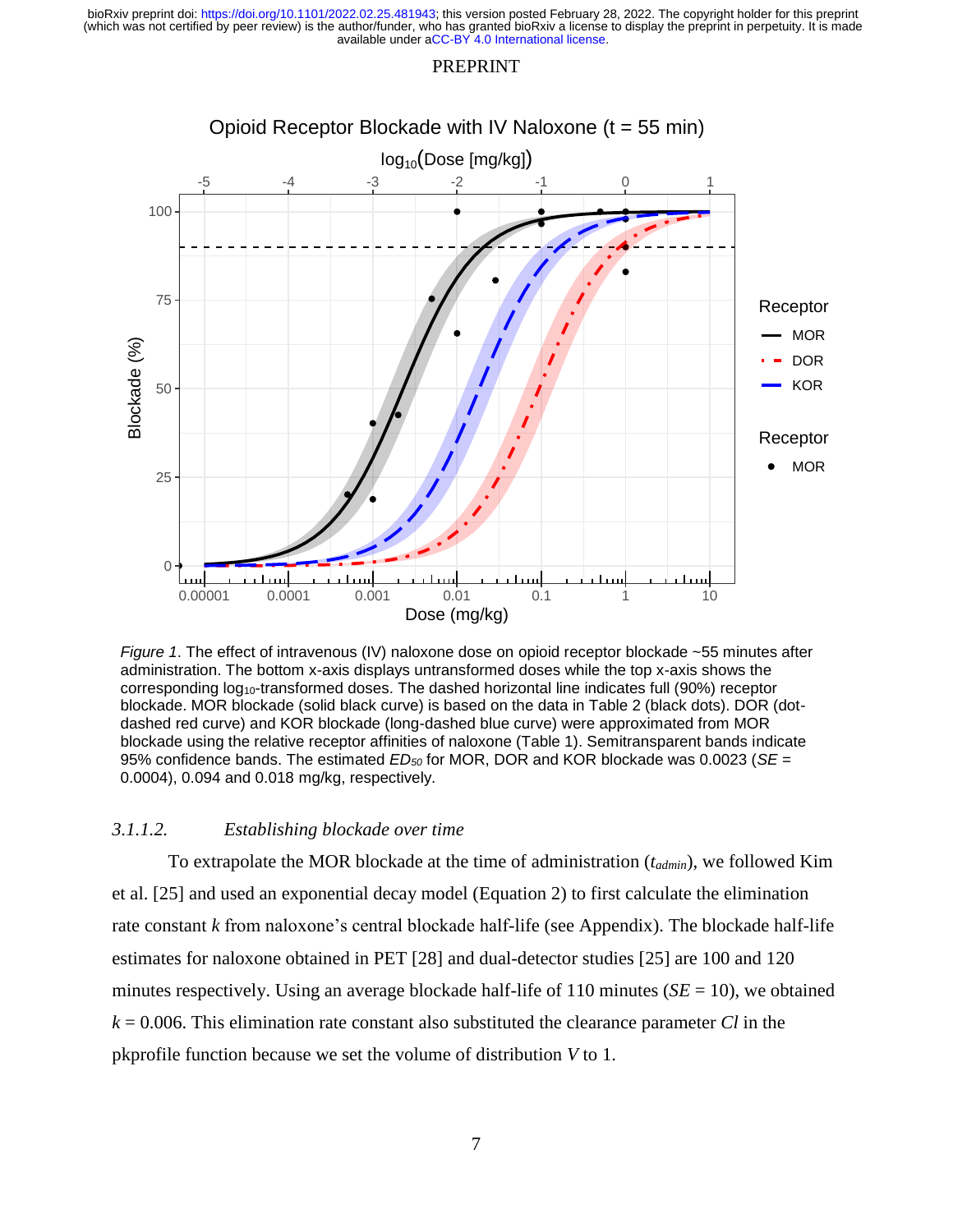#### PREPRINT

$$
Blockade(t) = d \times \exp(-k \times t)
$$
 (2)

In the above model, *t* is the time in minutes after *tmeasure* (i.e., 55 minutes after naloxone administration) and *d* is the dose-dependent blockade at *tmeasure*, which can be substituted with Equation 1. By subtracting *tmeasure* from the time input *t*, we enable extrapolation of blockade between *tadmin* (i.e., 0 minutes after naloxone administration) and *tmeasure* (Equation 3).

$$
Blockade(Dose, t) = \frac{Dose \times 100}{Dose + ED_{50}} \times \exp(-k \times (t - t_{measure}))
$$
\n(3)

In Equation 3, *t* indicates the time in minutes after  $t_{\text{admin}}$ . By specifying  $t = 0$  in Equation 3, we get the below function (Equation 4) for calculating the blockade produced by a given dose at *tadmin* assuming no absorption phase.

$$
Blockade(Dose)_{admin} = \frac{Dose \times 100}{Dose + ED_{50}} \times \exp(-k \times (0 - t_{measure}))
$$
 (4)

Equation 5 shows the formula for converting an intravenous naloxone dose to MOR blockade at *tadmin* assuming no absorption phase. By setting the volume of distribution *V* to 1, we can substitute the dose input in the pkprofile function with the output of Equation 5 to enable estimation of time-blockade profiles.

$$
MOR \ blockade(Dose)_{admin} = \frac{Dose \times 100}{Dose + 0.0023} \times \exp(-0.006 \times (0 - 55))
$$
 (5)

To estimate the time-to-peak (*tmax*) blockade for intravenous naloxone, we used time series data from dual-detector studies with  $[^{11}C]$ carfentanil [16,25,32]. In these studies, the maximum reduction in activity from the control condition (i.e., no naloxone) occurred 23-29 minutes after administration of intravenous naloxone ( $M = 24.74$ ,  $SE = 1.24$ ; see Appendix for details). These data suggest that it takes ~25 minutes after *tadmin* for naloxone to be distributed to the brain and occupy a maximum amount of central MOR after a single intravenous bolus of naloxone. To obtain the absorption rate constant  $k_a$  for the MOR blockade-time profile (see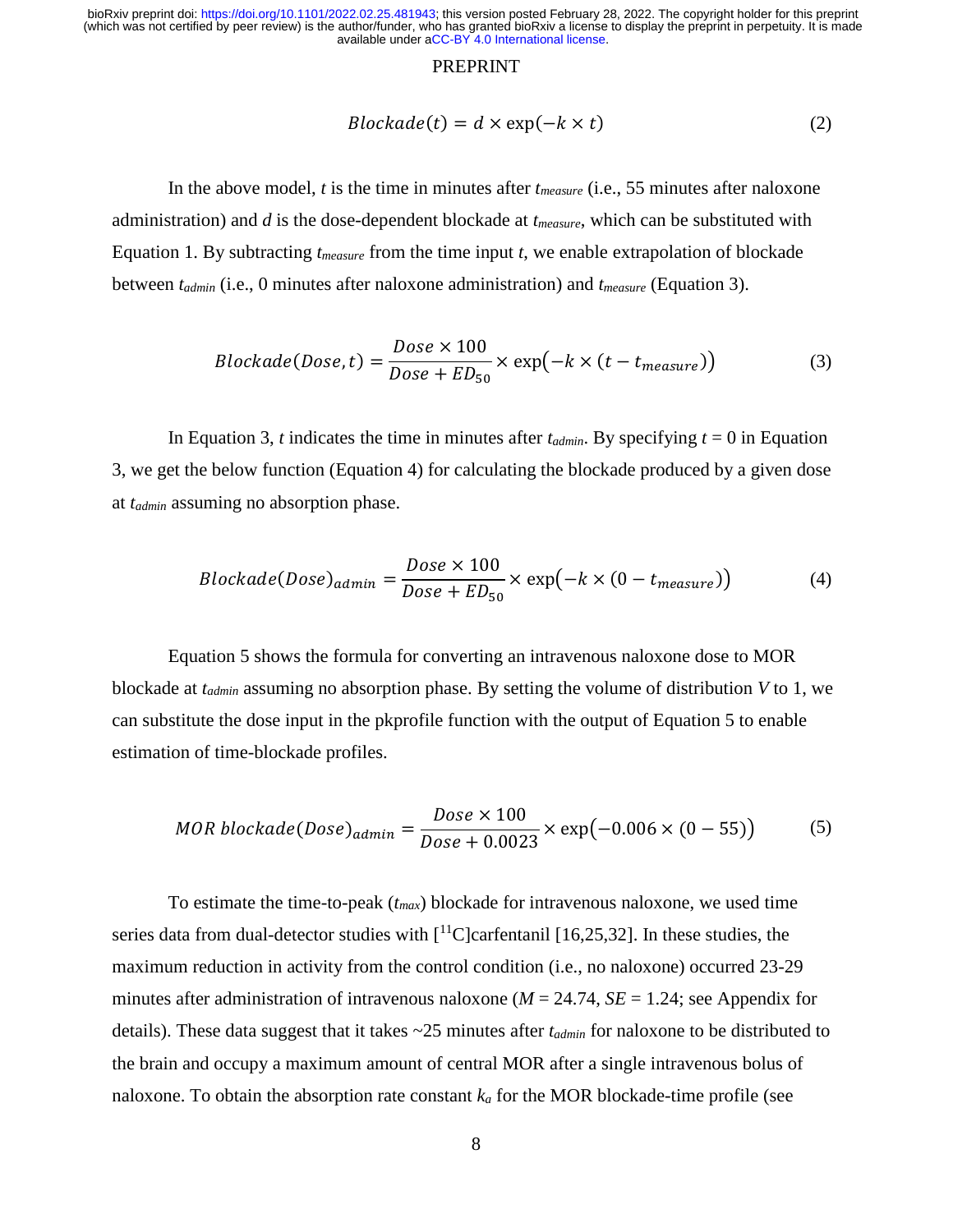#### PREPRINT

Appendix for details), we used the Lambert W function (*W-1*; implemented in the pracma package; [33]). This resulted in the absorption rate constant  $k_a = 0.126$ , which could be used as an input for the pkprofile function.



*Figure 2*. Time-blockade curves for exemplified bolus doses of intravenous (IV) naloxone, accounting for distribution to the brain and truncated at 100% blockade. The dashed horizontal line indicates full (90%) receptor blockade. DOR (dot-dashed red curve) and KOR blockade (long-dashed blue curve) were approximated from MOR blockade (solid black curve) using the relative receptor affinities of naloxone (Table 1).

The final result is a model that converts an intravenous naloxone dose to central MOR blockade and computes a blockade-time profile with an absorption phase (i.e., distribution to the brain) and an elimination phase. The model treats blockade as a truncated measure of the concentration of naloxone in the brain. While blockade has an upper limit of 100%, the central concentration of naloxone may exceed the level necessary to produce full blockade of mu-opioid receptors. We allowed model estimates to exceed 100% to reduce underestimation of the duration of full MOR blockade and facilitate detection of excessive concentration levels that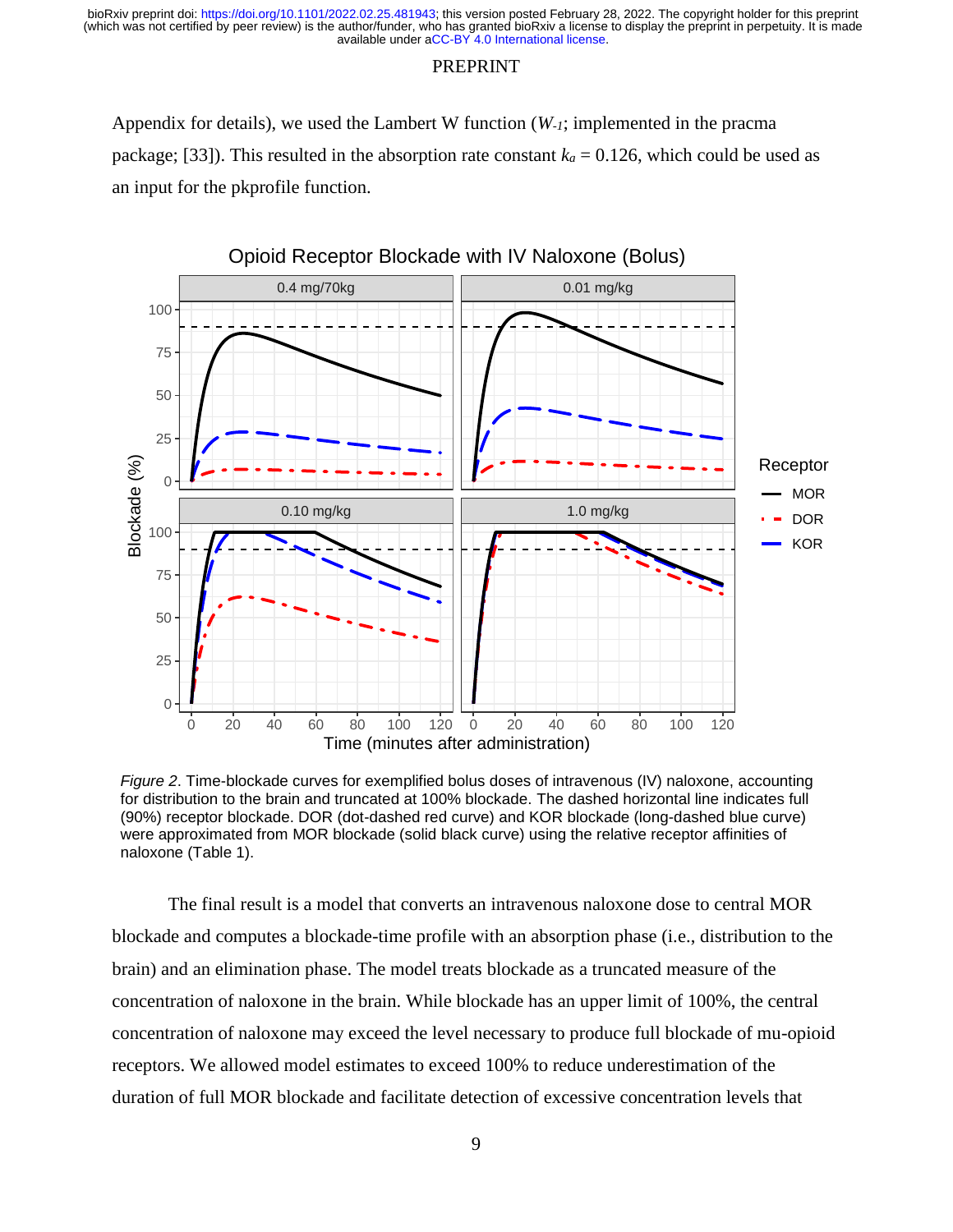#### PREPRINT

contribute to high DOR and KOR blockade. Blockade-time profiles for various doses of intravenous naloxone based on the model are available in Figure 2.

## *3.1.2. Delta- and kappa-opioid receptor blockade with intravenous naloxone*

Naloxone is a non-selective opioid antagonists that also blocks DOR and KOR. Due to the limited data on DOR and KOR blockade with intravenous naloxone, we simulated blockade of these two receptors using data on MOR blockade and naloxone's affinity to DOR and KOR relative to MOR.

First, we generated dose-blockade curves for DOR and KOR using the estimated *ED<sup>50</sup>* for MOR blockade (0.0023 mg/kg) and the mean reported affinity of naloxone to the various human opioid receptors (Table 1). Specifically, using the relative mean affinity, we estimate that *ED<sup>50</sup>* would be 41 times greater for DOR than MOR and 8 times greater for KOR than MOR. By multiplying *ED<sup>50</sup>* for MOR blockade with naloxone's affinity to MOR relative to DOR and KOR we obtain *ED<sup>50</sup>* = 0.094 mg/kg for DOR blockade and *ED<sup>50</sup>* = 0.018 mg/kg for KOR blockade. Approximated dose-blockade curves for DOR and KOR at ~55 minutes after intravenous naloxone administration are available in Figure 1.

Next, we established blockade-time profiles for DOR and KOR. Assuming similar elimination rate for blockade of MOR, DOR and KOR, we can adjust Equation 5 to allow for approximation of DOR (Equation 6) and KOR (Equation 7) blockade at *tadmin*.

$$
DOR \ blockade(Dose)_{admin} = \frac{Dose \times 100}{Dose + 0.094} \times \exp(-0.006 \times (0 - 55))
$$
 (6)

$$
KOR \ blockade(Dose)_{admin} = \frac{Dose \times 100}{Dose + 0.018} \times \exp(-0.006 \times (0 - 55))
$$
 (7)

If we also assume similar absorption rate for blockade of DOR and KOR as for blockade of MOR, we can use the pkprofile function to compute blockade-time profiles for DOR and KOR blockade with intravenous naloxone that incorporate an absorption phase (see Figure 2).

To validate these models, we compared the simulation results to data on DOR and KOR blockade with naloxone in humans. The available data are limited to studies using the nonselective opioid agonist  $\lceil \frac{11}{C} \rceil$ diprenorphine which has equal affinity to MOR, DOR and KOR.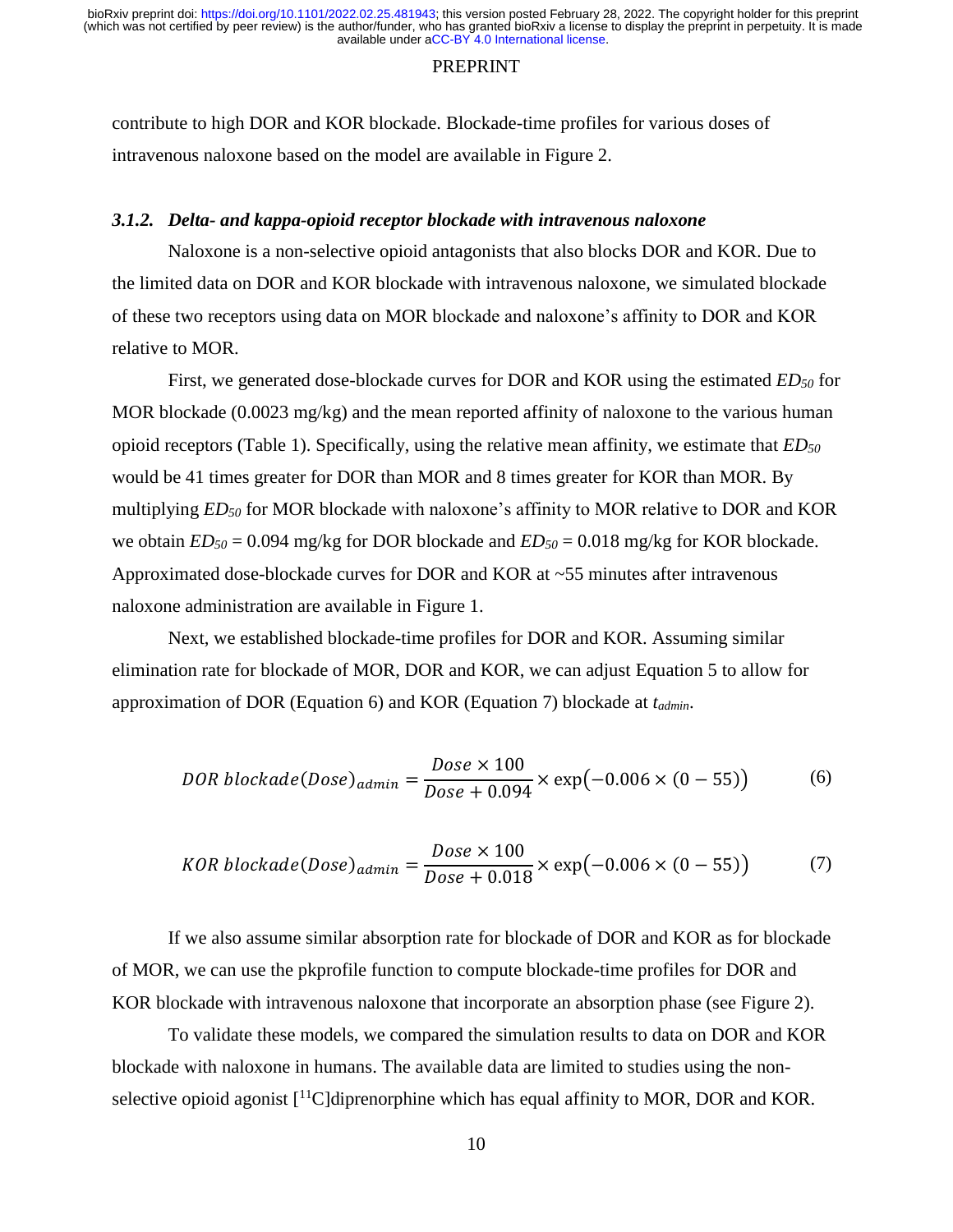#### PREPRINT

These studies suggest that doses of 0.1-1.5 mg/kg intravenous naloxone can completely block all three major opioid receptors [26,34]. A lower dose of  $\sim 0.01$  mg/kg produced full MOR blockade, but only partial blockade of DOR/KOR [26,35]. KOR blockade would likely be greater compared to DOR blockade due to naloxone's higher affinity to KOR (Table 1). Our simulations are largely consistent with the available data, showing full KOR and high DOR blockade with 0.10 mg/kg and partial DOR and KOR blockade with 0.01 mg/kg (Figure 2). However, PET studies with ligands selective to DOR and KOR are necessary to determine the differential blockade of these two receptors by intravenous naloxone.

# **3.2. Naltrexone**

# *3.2.1. Mu-opioid receptor blockade with oral naltrexone*

# *3.2.1.1. Single dose*

Several studies have used PET and dual-detection systems to investigate MOR blockade with single doses of oral naltrexone. Approximately 2 hours after administration of 50 mg oral naltrexone, the  $\lceil$ <sup>11</sup>C]carfentanil signal in the brain matched the signal recorded 35-65 minutes after intravenous administration of 1 mg/kg naloxone [32], suggesting almost complete blockade of mu-opioid receptors [21]. Consistent with this, Rabiner et al. [23] report that 50 mg oral naltrexone produced 95% mu-opioid receptor blockade within 8 hours after administration. The same dose maintained >90% blockade at ~49 hours after administration in the study by Lee et al. [32]. The observed blockade in this study decreased to 80% at ~73 hours, 46% at ~121 hours, and 30% at ~169 hours after administration of naltrexone. Based on these data, Lee et al. [32] estimated the blockade half-life of naltrexone in the brain to be 72 hours. Lower doses of oral naltrexone also produce substantial levels of blockade. Within 8 hours of administration, 2, 5 and 15 mg blocked 27, 49 and 61% of the receptors, respectively [23]. Bednarczyk et al. [36] administered 12.5, 50 and 100 mg oral naltrexone and measured blockade after 3, 24, 72 and 144 hours (see also [37]). The blockade estimates from this study are unfortunately unavailable.

# *3.2.1.2. Repeated administration*

The effect of repeated naltrexone administration on mu-opioid receptor availability has been investigated with PET in abstinent alcohol dependent patients. Following four days of treatment with 50 mg oral naltrexone, 95% of mu-opioid receptors in the brain were blocked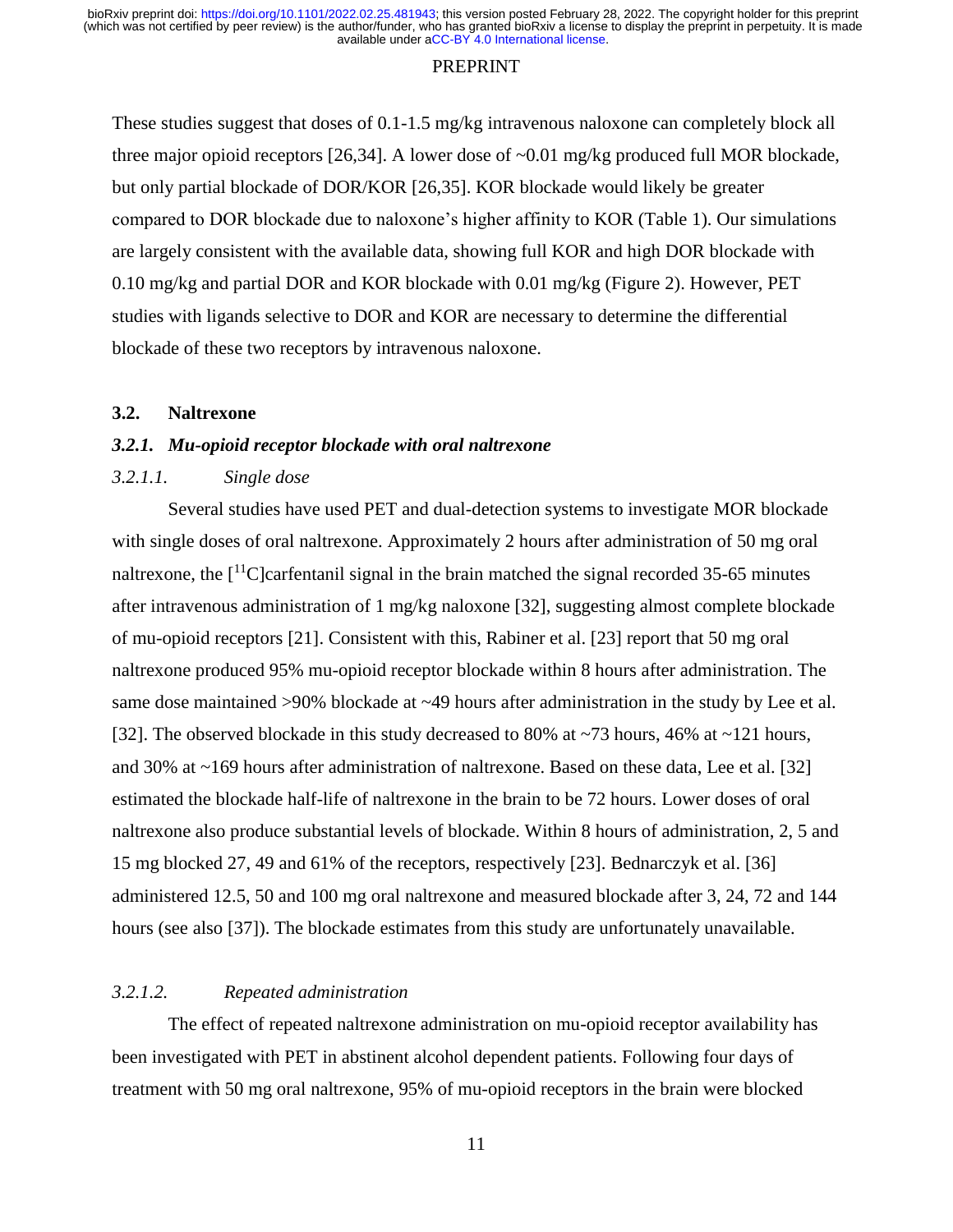#### PREPRINT

[22]. Similar levels of blockade have been observed after daily administration of 50 mg oral naltrexone for three days [38].

## *3.2.2. Delta- and kappa-opioid receptor blockade with oral naltrexone*

More PET data is available on DOR and KOR blockade with naltrexone than with naloxone. Applying the same simulation approach we used for intravenous naloxone to oral naltrexone, we find that simulation-based estimates largely agree with results from existing PET studies. For example, studies using the selective KOR agonist  $\lceil {}^{11}C \rceil$ GR103545 and the selective KOR antagonist  $\lceil$ <sup>11</sup>C|LY2795050 report high KOR blockade (85-93%) in healthy participants and participants with cocaine dependence 2-3 hours after administration of 150 mg oral naltrexone [39–41]. High levels of KOR blockade (87-92%) have also been observed after a week of daily treatment with 100 mg oral naltrexone in participants with alcohol dependence [24,42]. According to simulations based on data from Rabiner et al. [23] and affinity values from studies on cloned human opioid receptors (Table 1), 50 mg oral naltrexone would block 82% of KOR (Figure 3).

Using the selective DOR antagonist N1'- $(I^{11}C|methyl)$ naltrindole  $(I^{11}C|MeNTI)$ , Madar et al. [43] and Smith et al. [44] reported that a single dose of 50 and 100 mg oral naltrexone produced 38% and 40-95% DOR blockade (respectively) approximately 2 hours after administration in healthy volunteers. Following three and four days of treatment with 50 mg oral naltrexone, the DOR blockade in abstinent alcohol dependent patients was estimated to 31% [38] and 21% [22], respectively. Simulations indicate that 50 mg oral naltrexone would produce only 10% DOR blockade (Figure 3). This underestimation could result from differences in measurement time points between the Rabiner et al. study and the PET studies of DOR blockade, or from some of the latter studies using repeated administration instead of a single dose.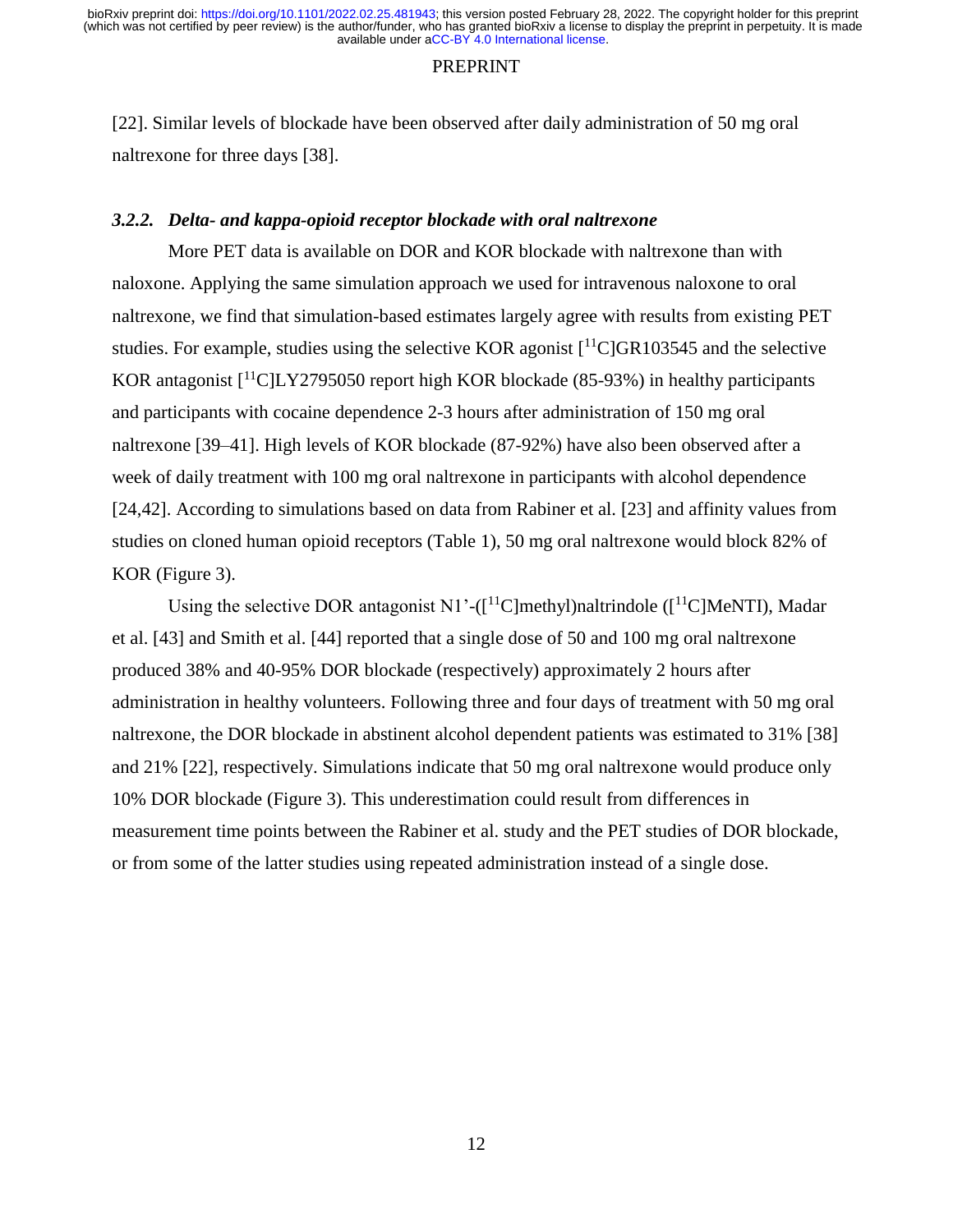#### PREPRINT



*Figure 3.* The effect of oral (PO) naltrexone dose on opioid receptor blockade within 8 hours of administration. The bottom x-axis displays untransformed doses while the top x-axis shows the corresponding log10-transformed doses. The dashed horizontal line indicates full (90%) receptor blockade. MOR blockade (solid black curve) is based on data (black dots) from Rabiner et al. [23]. DOR (dot-dashed red curve) and KOR blockade (long-dashed blue curve) were approximated from MOR blockade using the relative receptor affinities of naltrexone (Table 1). Semitransparent bands indicate 95% confidence bands. The estimated *ED<sup>50</sup>* for MOR, DOR and KOR blockade was 5.59 (*SE* = 0.80; see also [23], 441.83 and 11.19 mg, respectively.

## **4. General recommendations and web applications**

General recommendations for selecting optimal antagonist drugs, doses and timings in basic human research based on our models and simulations are outlined in Table 3. To simplify planning of future studies and evaluation of past studies with intravenous naloxone and oral naltrexone, we also designed two web applications using the R package Shiny [45] that incorporate the models presented here. The app for intravenous naloxone (available at [https://martintrostheim.shinyapps.io/planoxone/\)](https://martintrostheim.shinyapps.io/planoxone/) produces an estimated MOR blockade-time profile based on the administration time point, dose, and infusion duration of a single or multiple doses, as specified by the user. Moreover, it can calculate the average MOR blockade over a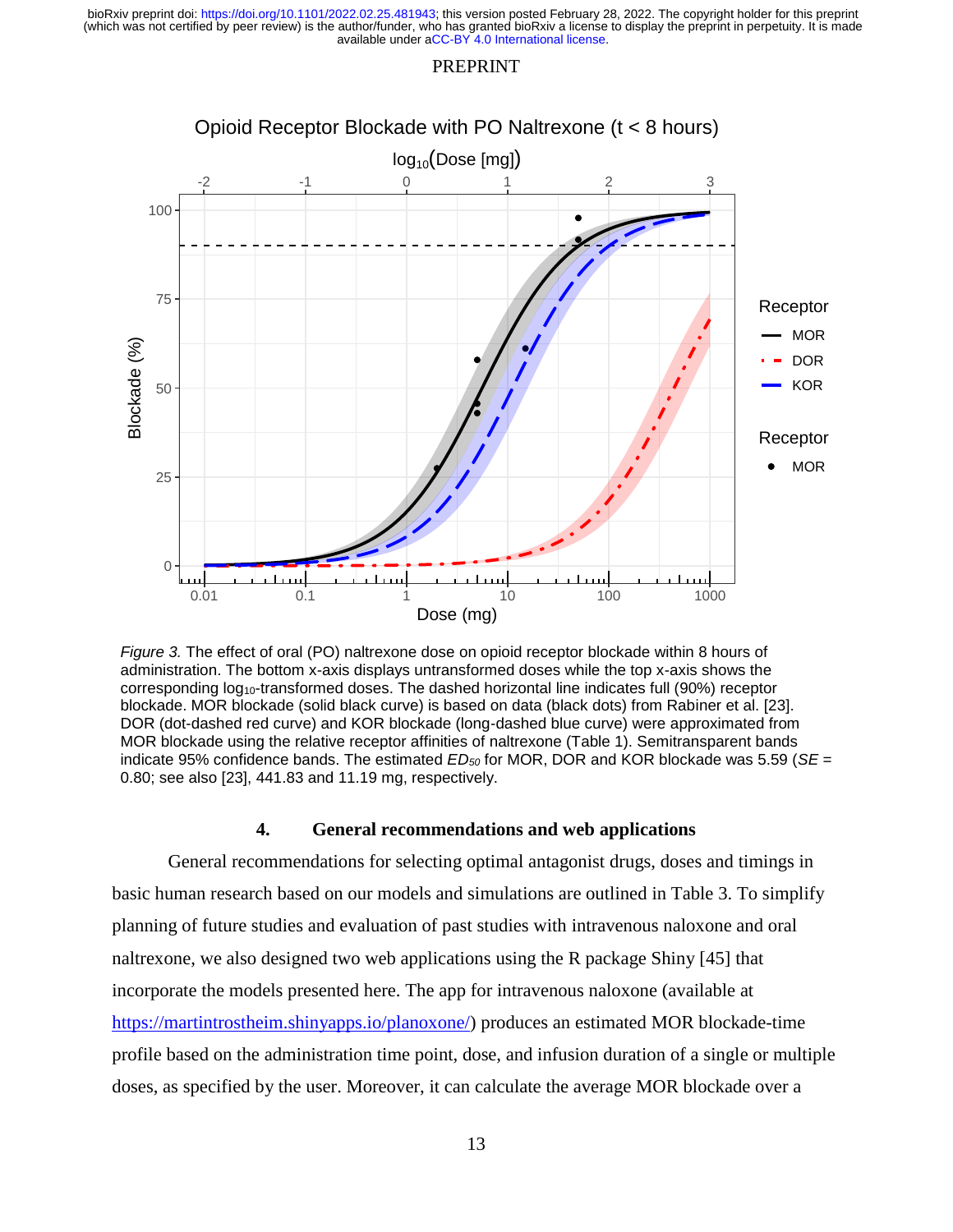# PREPRINT

given time interval. If provided with an intersession interval, the app will compute the residual MOR blockade at the beginning of the next session. The app for oral naltrexone (available at [https://martintrostheim.shinyapps.io/plantrexone/\)](https://martintrostheim.shinyapps.io/plantrexone/) allows users to estimate the expected MOR blockade within 8 hours of administration of a given dose. Both apps enable users to simulate DOR and KOR blockade. By specifying the number of participants and session, and the drug price, the apps will also compute the total amount of drug needed for the study and the cost of this amount. The source code for both web applications is available on GitHub [\(https://github.com/martintrostheim/opioid-antagonist-planner\)](https://github.com/martintrostheim/opioid-antagonist-planner).

#### **Table 3**

*Summary and general recommendations.* **IV naloxone PO naltrexone Properties** Time-to-peak blockade 25 minutes 2000 Likely 1-2 hours Blockade half-life 110 minutes 72 hours MOR:DOR:KOR affinity ratio 1:41:8 1:79:2 **Recommendations** Recommended doses for full (>90%) MOR blockade 0.01-0.15 mg/kg (bolus) 50 mg Recommended delay between administration and outcome assessment Minimum 15 minutes with 0.01 mg/kg (bolus). Minimum 10 minutes with 0.10-0.15 mg/kg (bolus). Minimum 1-2 hours Duration of full (>90%) MOR blockade ~30 minutes with 0.01 mg/kg (bolus). ~65 minutes with 0.10- 0.15 mg/kg (bolus). At least 49 hours with 50 mg Concurrent DOR blockade Low (11-12%) with 0.01 mg/kg (bolus). Medium-to-high (48-74%) with 0.10-0.15 mg/kg (bolus) Low (10%) with 50 mg Concurrent KOR blockade Medium (39-43%) with 0.01 mg/kg (bolus). High-to-full (78- 100%) with 0.10-0.15 mg/kg (bolus). High (82%) with 50 mg Recommended intersession Recommended intersession<br>interval for complete washout Minimum 9 hours Minimum 15 days Recommended dose for full opioid receptor blockade (MOR, DOR and KOR) 1.0 mg/kg (bolus) None (impractical due to the low DOR affinity) **Cost** Cost of drug<sup>a</sup> One 0.4 mg/ml vial or ampoule:<br>4.58-7.07 USD One 50 mg tablet: 4.28-9.72 USD Cost of full MOR blockade with bolus dose (assuming the participant weighs 70 kg)<sup>a</sup> Full MOR blockade for 65 minutes with 0.1 mg/kg:  $~100$ USD. Full MOR blockade for 30 minutes with  $0.01$  mg/kg:  $~10$ Full MOR blockade for up to 49 hours with 50 mg: ~4-10 USD

USD.

*Note.* <sup>a</sup> Based on prices listed in the DrugBank database [46].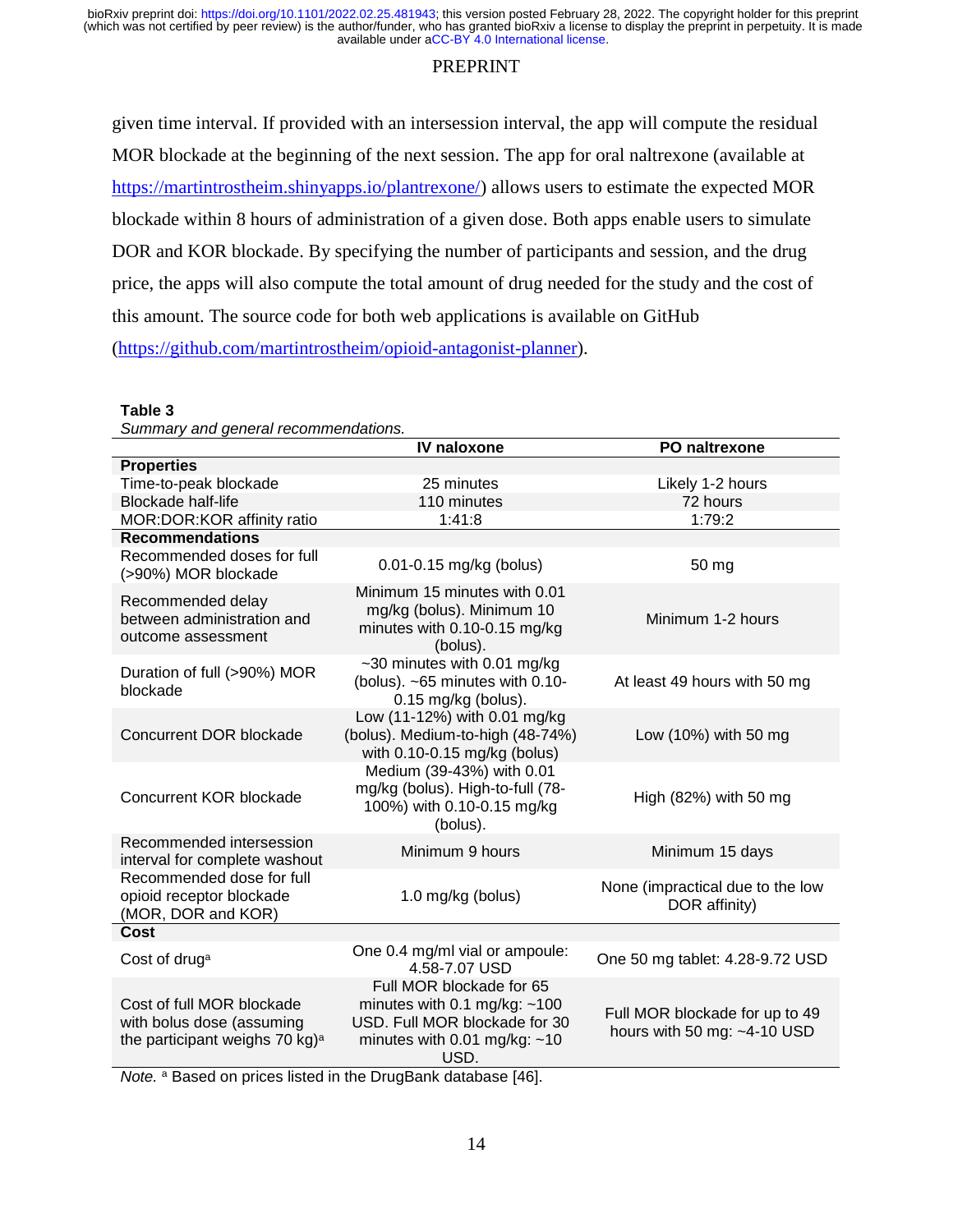#### PREPRINT

## **5. Discussion**

Pharmacological blockade of a receptor system is a common method for probing the function of that receptor system in the human brain. Positron emission techniques yield data on the achieved level of blockade, but for studies of mu-opioid receptors, existing practices vary widely with regards to doses and assessment timing [47]. Here, we have synthesized the available PET and dual-detector data, and created models and web applications for calculating central opioid receptor blockade with the commonly used opioid antagonists naloxone [\(https://martintrostheim.shinyapps.io/planoxone/\)](https://martintrostheim.shinyapps.io/planoxone/) and naltrexone

[\(https://martintrostheim.shinyapps.io/plantrexone/\)](https://martintrostheim.shinyapps.io/plantrexone/). Our models allow for estimation of blockade of mu- , kappa- and delta-opioid receptors over time and across relevant dosing options in human clinical and experimental research. This overview and accompanying tools can therefore facilitate selection of an appropriate antagonist drug, dose, assessment time point, and intersession interval for future studies (see Table 3 for general recommendations). Conveniently, the web applications also calculate the total amount of the antagonist drug needed for a planned study.

Pharmacokinetic modelling of opioid antagonists typically focuses on plasma levels. However, for psychopharmacological studies it is important to understand the kinetics of the antagonist in the brain. Available PET and plasma data indicate that the central receptor blockade half-life of intravenous naloxone (110 minutes) and oral naltrexone (72 hours) correspond relatively closely to the plasma half-life of these antagonists during the terminal phase (75 minutes for intravenous naloxone and 96 hours for oral naltrexone; [48,49]), but not during the distribution phase. This suggests that plasma level would be a poor proxy for receptor blockade during the distribution phase and that modelling the elimination from the brain, as approximated here, is needed inform psychopharmacological experiments in sufficient detail.

These novel analytical tools can also aid interpretation of reported effects in the literature, since the presented models yield several insights into how previously used doses affect opioid receptors at the time of assessment. This is especially useful when interpreting the literature using naloxone, which has a relatively short half-life in the brain. Bolus doses of intravenous naloxone used in basic human research are often as large as or larger than 0.10-0.15 mg/kg (e.g., [50–52]). The initial bolus is sometimes supplemented with continuous infusion or an additional bolus (e.g., [52–54]), indicating that many authors may have underestimated the duration of the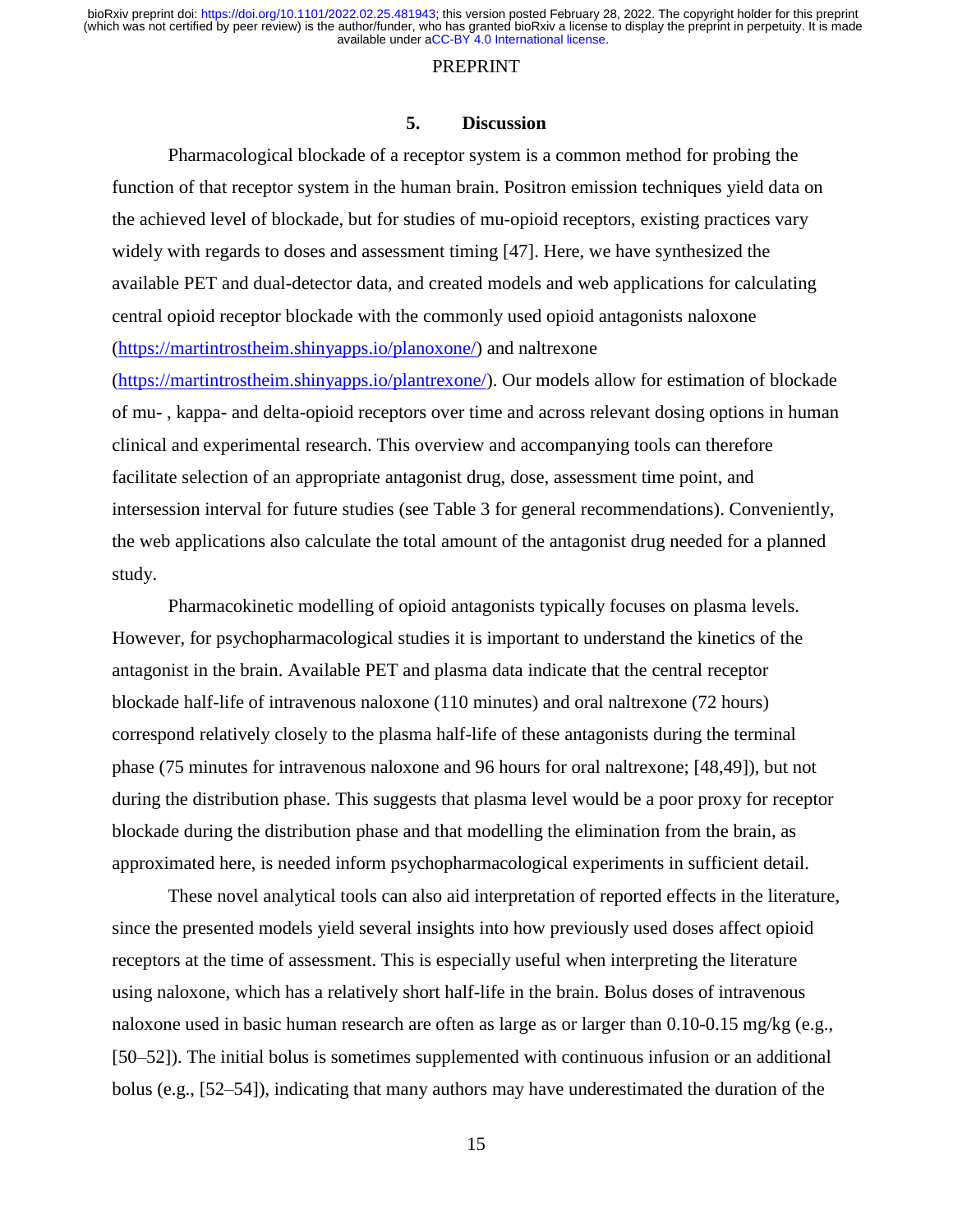#### PREPRINT

full blockade with these doses (~60 minutes). As our model shows, such supplements are only necessary if researchers want to assess the effect of full MOR blockade on outcomes measured more than an hour after the initial bolus (see Figure 3). Yet, testing typically occurs within 15-60 minutes after the initial bolus. Lower doses are probably sufficient to produce full MOR blockade, but for a shorter period of time. For example, our model estimates 0.01 mg/kg to maintain full MOR blockade for ~30 minutes. Combining a low bolus dose with continuous infusion can greatly extend the duration of the full MOR blockade for only a fraction of the cost of a high bolus dose (Table 3). An added benefit of using lower doses is that lower doses typically yield weaker and/or fewer side effects.

Studies using naltrexone to probe the endogenous mu-opioid system often administer 50 mg orally and begin outcome assessment  $~60-120$  minutes later (e.g., [55–58]). However, some studies use a higher dose of 100 mg (e.g., [59,60]). The available PET and dual-detector data indicate that 50 mg is more than sufficient to produce full MOR blockade. This dose likely produces central concentration of naltrexone in excess of the dose required to completely block mu-opioid receptors. Weerts et al. [22] observed high level of and low variability in MOR blockade with 50 mg oral naltrexone. However, this ceiling effect could also be a result of the repeated dosing schedule used in this study. The earliest available MOR blockade estimate with oral naltrexone was collected  $\sim$ 2 hours after administration and indicates that waiting 2 hours is sufficient to reach full MOR blockade with 50 mg [32]. Considering that naltrexone plasma levels peak 1 hour after oral administration [49], it is possible that the central blockade peaks in less than 2 hours.

Exponential decay processes are considered to be complete after five to ten half-lives [61]. Assuming a blockade half-life of ~110 minutes with naloxone, we estimate that a washout period of 9 hours should be sufficient to eliminate the MOR blockade. This allows researchers to arrange experimental sessions on consecutive days in within-subjects designs using naloxone. In contrast, naltrexone's half-life is estimated to 72 hours. After 1 week, which is a common intersession interval for within-subjects designs with oral naltrexone (e.g., [55,56,62]), the MOR blockade with 50 mg is reported to remain at 30%. This long-lasting effect is thought to result in part from metabolites of naltrexone that also act as antagonists [63]. However, some animal and human data suggest that naltrexone's main active metabolite 6β-Naltrexol has limited ability to pass the blood-brain barrier and block central agonist effects [64]. Considering naltrexone's long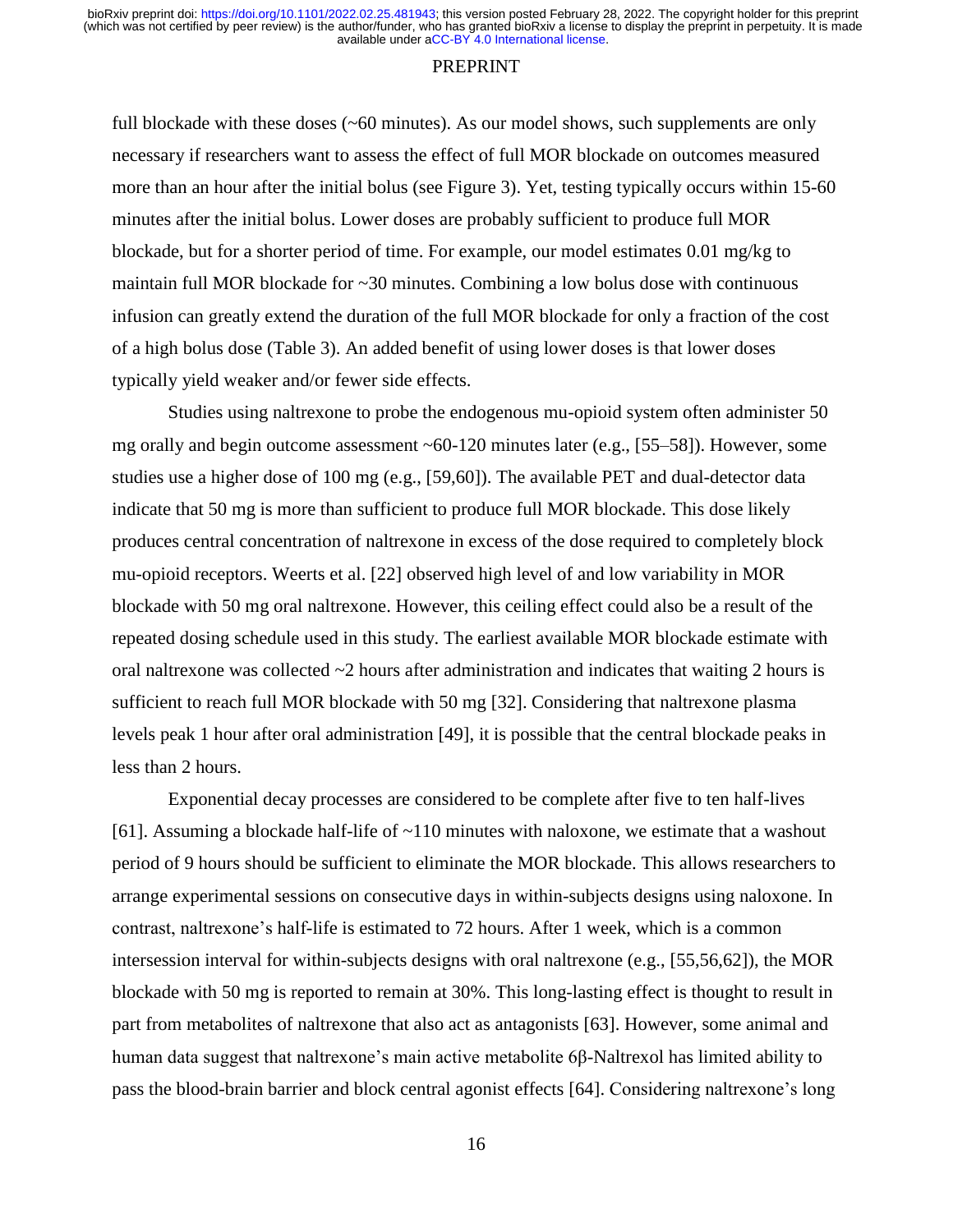#### **PREPRINT**

plasma terminal half-life (96 hours; [49]), it is possible that the prolonged blockade is facilitated by non-specific binding retention and/or slow release of naltrexone from central receptors. To ensure complete elimination of the blockade produced by oral naltrexone, a minimum intersession interval of 15 days would be necessary (i.e., five times the 72-hour blockade halflife; [61]).

We have primarily discussed the usefulness of intravenous naloxone and oral naltrexone in basic human research on the brain's opioid system. Intranasal formulations of naloxone are also marketed for human use. These are noninvasive and easy to apply, and may therefore represent a viable alternative to intravenous naloxone and oral naltrexone. In a PET study by Johansson et al. [28], 4 mg of intranasal naloxone produced 85% MOR blockade and maintained this level of blockade for at least 20 minutes. However, there was large individual variability in peak MOR blockade, perhaps due to differences in nasal physiology and administration technique [65]. The observed time-to-peak MOR blockade was ~40 minutes. Due to the slow absorption phase and risk of suboptimal administration, higher intranasal doses than 4 mg may be necessary to achieve full blockade more quickly and across all subjects. We therefore recommend using intravenous naloxone and oral naltrexone over intranasal naloxone to block the endogenous opioid system in basic human research. Compared to intranasal administration, intravenous administration requires smaller doses of naloxone to quickly produce high MOR blockade and is therefore less costly. Oral naltrexone likely results in less variable MOR blockade than intranasal naloxone due to the greater reliability of the oral administration method.

Because the opioid antagonists currently marketed for human use are non-selective, there is a concern that DOR and KOR blockade could complicate inferences about MOR functions. The available data and the simulations presented here indicate that naloxone and naltrexone can produce considerable KOR and DOR blockade depending on the dose. Our results need further validation against human PET data as we used receptor affinity data from CHO cells to simulate human DOR and KOR blockade from MOR blockade. While using a lower naloxone dose could reduce DOR and KOR blockade, this comes at the cost of a shorter duration of full MOR blockade from a bolus injection (see Figure 3). Applying a range of doses optimized for each receptor type can help disentangle the effects of MOR, DOR and KOR blockade on the outcome of interest. For researchers primarily interested in the mu-opioid system, more selective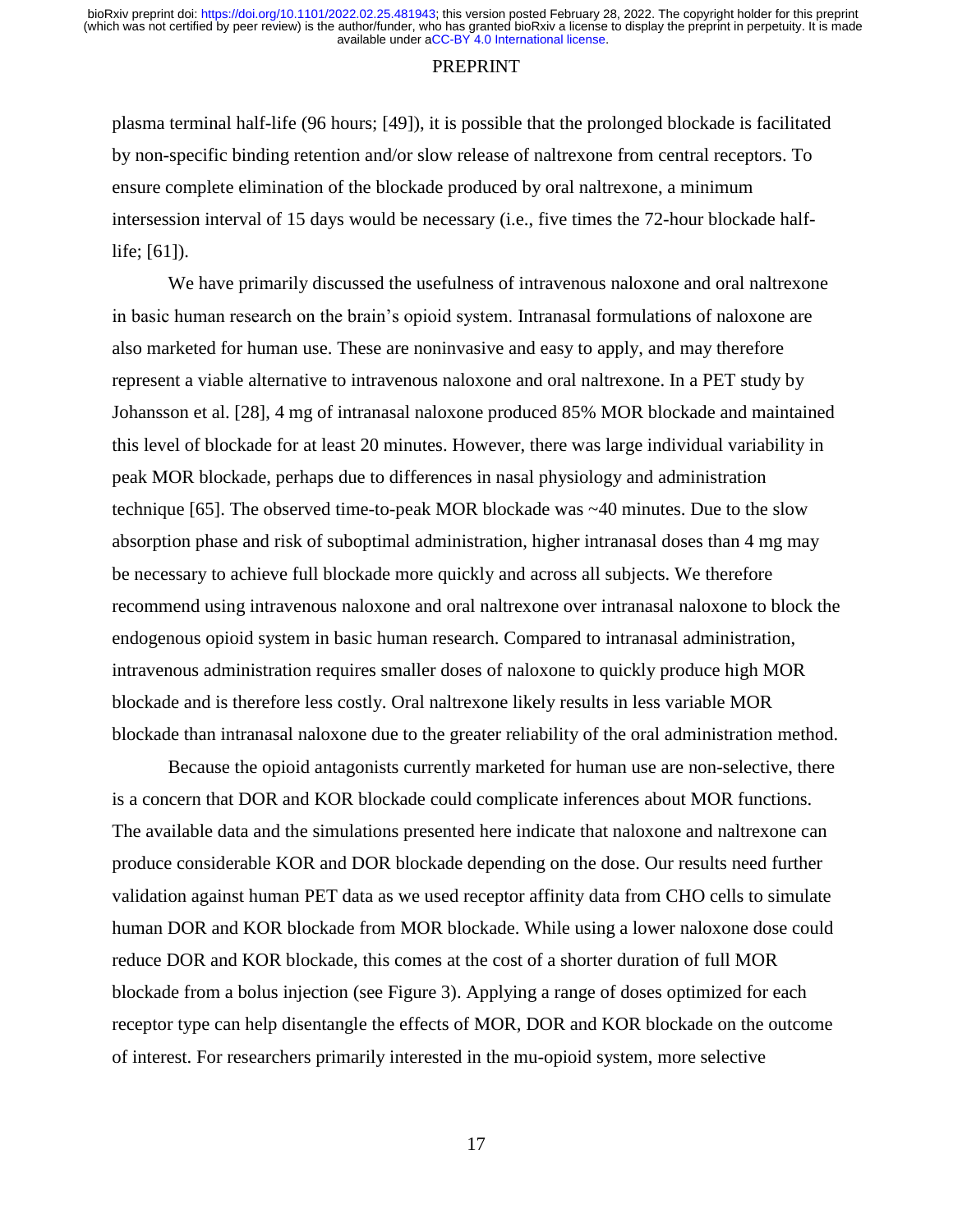#### PREPRINT

antagonists like GSK1521498 (see Appendix) could be a viable alternative to naloxone and naltrexone provided that detailed timing information becomes available.

Clinical effects of opioid antagonists can be observed without full MOR blockade. For example, the standard overdose reversal dose of intravenous naloxone (0.4 mg; [66]) starts reversing respiratory depression within 1-2 minutes, and this reversal lasts for  $\sim$ 45-60 minutes [67]. Our model estimates that the MOR blockade throughout the majority of this time period is 70-80%. Regarding naltrexone, pretreatment with lower doses (estimated to produce ~70% MOR blockade) attenuated subjective and physiological effects of medium to large doses of hydromorphone and morphine [68,69]. Subjective and physiological effects of opioid agonists like heroin and hydromorphone begin to reemerge within 48-72 hours after large doses of naltrexone [49,70,71], when central MOR blockade is estimated to ~80%. Considered together, observable effects of agonist drugs on free MOR appear to emerge at 70-80% blockade. Any endogenous functions which could be fulfilled with 20-30% or smaller amounts of available MOR have yet to be determined.

The models and recommendations presented here should be considered in light of certain limitations. Here, we have used 90% receptor occupancy as the threshold for full blockade [21,22], but we cannot exclude that the up to 10% of unblocked receptors may fulfil some endogenous functions. Furthermore, only a limited number of studies have used positron emission techniques to quantify opioid receptor blockade with antagonist drugs. Many of these studies tested a small sample of participants, and some blockade estimates are based on a dose applied to a single participant. MOR blockade estimates for large doses of naloxone and naltrexone are likely accurate due to ceiling effects. However, estimates for lower doses and estimates from late in the elimination phase may be less accurate due to large individual variability in receptor binding (e.g., [22]). Despite limited data, the reported dose and timing information for intravenous naloxone was sufficient to create a tentative model of the relationship between dose, time and blockade for this antagonist. The model builds on blockade estimates from multiple studies rather than from a single study, and it can be validated and improved with data from future PET studies.

The majority of data informing this overview and models were collected from male participants. Men and women are pharmacokinetically and pharmacodynamically different [72], and these differences might affect the opioid receptor blockade produced by antagonist drugs.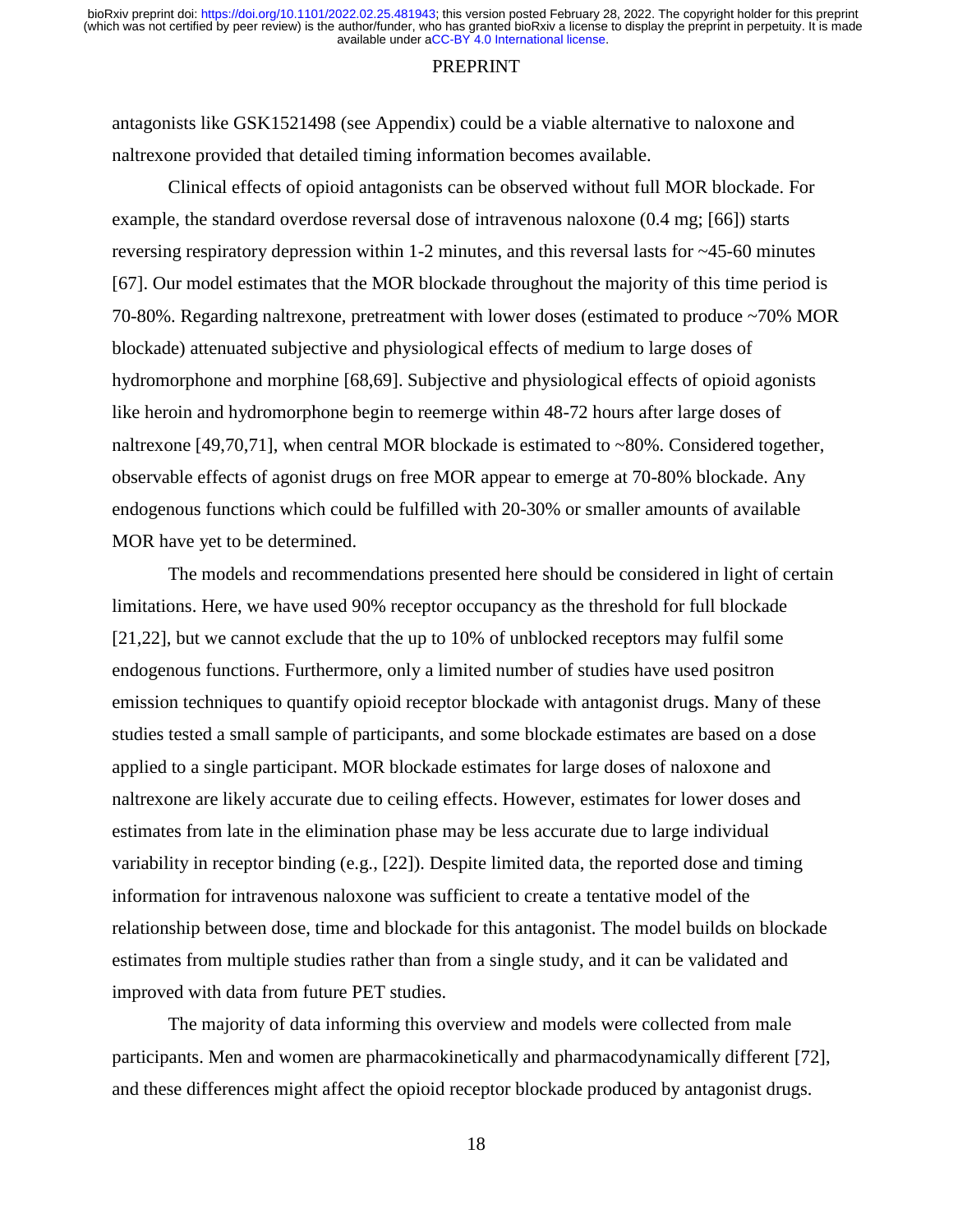#### PREPRINT

Many of the studies summarized here either present no analysis of gender effects [21,25,26,32,35,36,38,40,43], tested men only [23,34,39,73], or tested a single participant [16,17]. The few studies that report analyses of gender effects report no significant differences in receptor blockade between men and women [22,24,41,42]. Note that these studies used large doses (e.g., 50-150 mg oral naltrexone) that produce full MOR and KOR blockade in most participants. However, Weerts et al. [22] report no significant relationship between gender and the low DOR blockade produced by daily dosing of 50 mg oral naltrexone. More data is needed determine the generalizability of our models to men and women separately.

The purpose of this primer is to help researchers select antagonist doses that can block endogenous ligands from binding to central opioid receptors. While the information synthesized here may have implications for the choice of opioid antagonist doses in future clinical research, selection of doses for treatment purposes should be based on knowledge about the relationship between opioid antagonist dose and clinical outcomes rather than blockade of endogenous ligands. Naloxone and naltrexone are competitive antagonists, meaning that higher doses of agonist drugs may overcome the blockade produced by these antagonists. Larger doses or repeated administration of opioid antagonists may therefore be necessary in treatment settings to properly block the effects of agonist drugs.

# **6. Conclusion**

Pharmacological blockade of the MOR system with an antagonist such as naloxone and naltrexone is a commonly used method of investigating the role of the human mu-opioid system in psychological processes. While more data on the opioid receptor blockade produced by these antagonists are needed, we hope that this overview and the accompanying tools can aid researchers in evaluating past antagonist studies and in selecting appropriate drugs, doses, assessment time points, and intersession intervals for future studies.

## **7. Acknowledgements**

This work was supported by grants from the European Research Council under the European Union's Horizon 2020 research and innovation program (grant agreement No. 802885) to Siri Leknes and the South-Eastern Norway Regional Health Authority (project No. 2018035) to Marie Eikemo.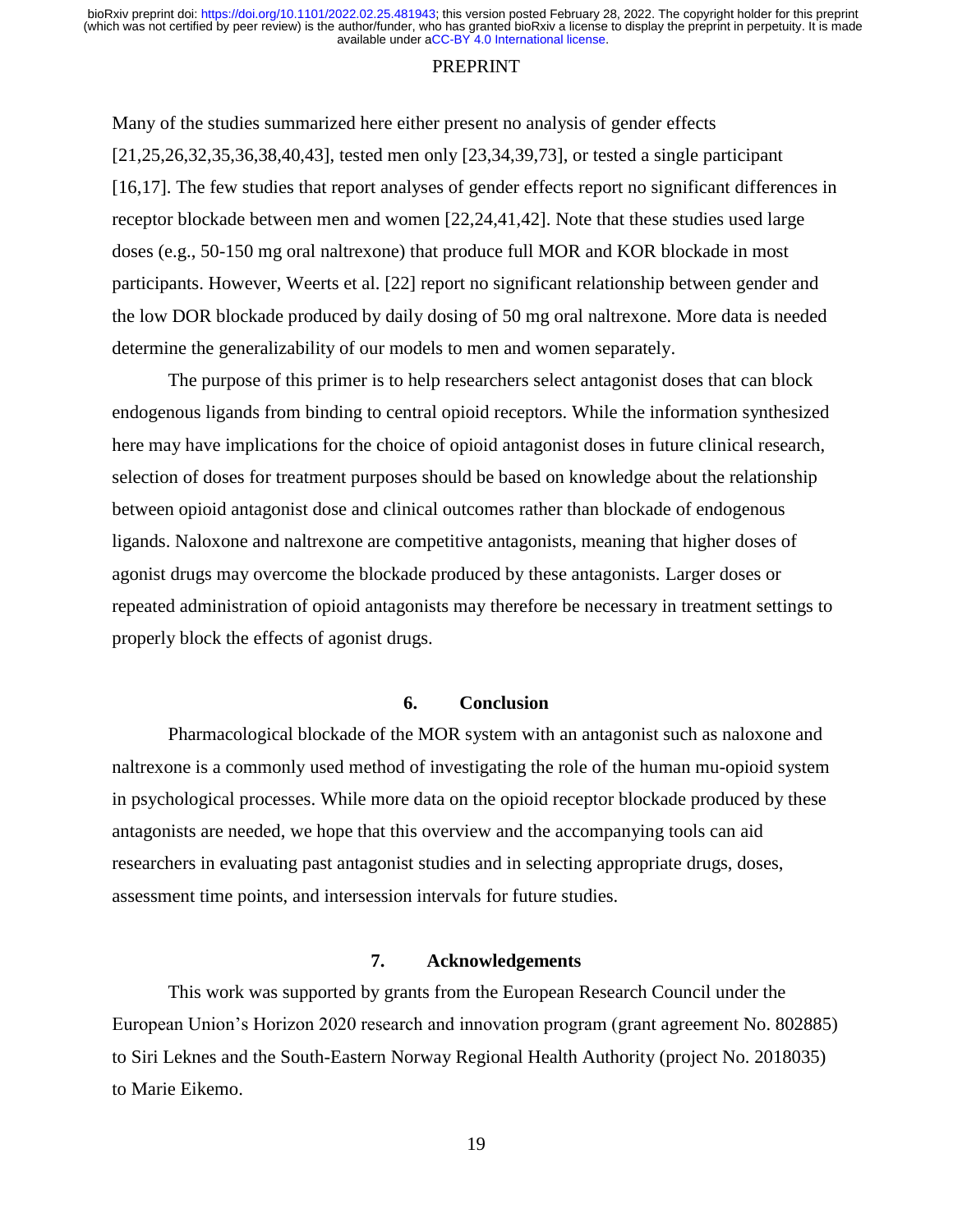## PREPRINT

We thank Howard Fields at the University of California San Francisco, and Molly Carlyle at the University of Oslo and The University of Queensland for feedback on the manuscript. None of the above received financial compensation outside of salary.

## **8. Conflict of interest**

We declare no conflicts of interest.

## References

- [1] Meier IM, Eikemo M, Leknes S. The Role of Mu-Opioids for Reward and Threat Processing in Humans: Bridging the Gap from Preclinical to Clinical Opioid Drug Studies. Curr Addict Rep 2021;8:306–18. https://doi.org/10.1007/s40429-021-00366-8.
- [2] Zubieta J-K, Smith YR, Bueller JA, Xu Y, Kilbourn MR, Jewett DM, et al. Regional Mu Opioid Receptor Regulation of Sensory and Affective Dimensions of Pain. Science 2001;293:311–5. https://doi.org/10.1126/science.1060952.
- [3] Valentino RJ, Van Bockstaele E. Endogenous opioids: The downside of opposing stress. Stress Resil 2015;1:23–32. https://doi.org/10.1016/j.ynstr.2014.09.006.
- [4] Løseth G, Ellingsen D-M, Leknes S. State-dependent µ-opioid Modulation of Social Motivation – a model. Front Behav Neurosci 2014;8:430. https://doi.org/10.3389/fnbeh.2014.00430.
- [5] Machin AJ, Dunbar RIM. The brain opioid theory of social attachment: a review of the evidence. Behaviour 2011;148:985–1025. https://doi.org/10.1163/000579511X596624.
- [6] Mague SD, Blendy JA. OPRM1 SNP (A118G): Involvement in disease development, treatment response, and animal models. Spec Issue Contemp Adv Opioid Neuropharmacol 2010;108:172–82. https://doi.org/10.1016/j.drugalcdep.2009.12.016.
- [7] Henriksen G, Willoch F. Imaging of opioid receptors in the central nervous system. Brain 2008;131:1171–96. https://doi.org/10.1093/brain/awm255.
- [8] Berg KA, Clarke WP. Making Sense of Pharmacology: Inverse Agonism and Functional Selectivity. Int J Neuropsychopharmacol 2018;21:962–77. https://doi.org/10.1093/ijnp/pyy071.
- [9] Eikemo M, Løseth GE, Leknes S. Do endogenous opioids mediate or fine-tune human pain relief? PAIN 2021. https://doi.org/10.1097/j.pain.0000000000002286.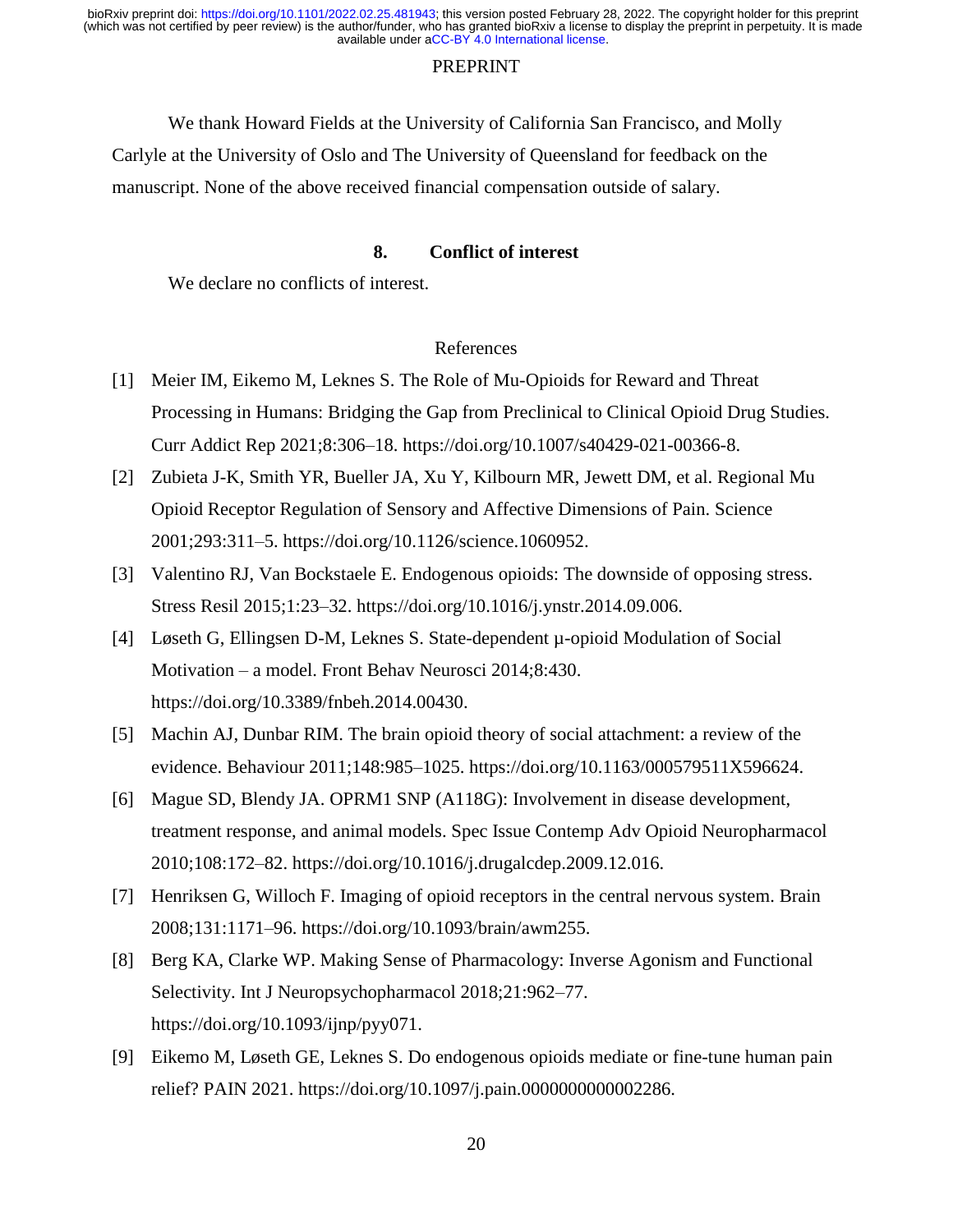- [10] Kelly E, Mundell SJ, Sava A, Roth AL, Felici A, Maltby K, et al. The opioid receptor pharmacology of GSK1521498 compared to other ligands with differential effects on compulsive reward-related behaviours. Psychopharmacology (Berl) 2015;232:305–14. https://doi.org/10.1007/s00213-014-3666-3.
- [11] Peng X, Knapp BI, Bidlack JM, Neumeyer JL. Pharmacological Properties of Bivalent Ligands Containing Butorphan Linked to Nalbuphine, Naltrexone, and Naloxone at  $\mu$ ,  $\delta$ , and κ Opioid Receptors. J Med Chem 2007;50:2254–8. https://doi.org/10.1021/jm061327z.
- [12] Toll L, Berzetei-Gurske I, Polgar W, Brandt S, Adapa I, Rodriguez L, et al. Standard Binding and Functional Assays Related to Medications Development Division Testing for Potential Cocaine and Opiate Narcotic Treatment Medications. NIDA Res Monogr 1998;178:440–66.
- [13] Konoura K, Fujii H, Imaide S, Gouda H, Hirayama S, Hirono S, et al. Transformation of naltrexone into mesembrane and investigation of the binding properties of its intermediate derivatives to opioid receptors. Bioorg Med Chem 2015;23:439–48. https://doi.org/10.1016/j.bmc.2014.12.032.
- [14] Schüllner F, Meditz R, Krassnig R, Morandell G, Kalinin VN, Sandler E, et al. Synthesis and Biological Evaluation of 14-Alkoxymorphinans. Part 19. Helv Chim Acta 2003;86:2335–41. https://doi.org/10.1002/hlca.200390187.
- [15] Wentland MP, Lu Q, Lou R, Bu Y, Knapp BI, Bidlack JM. Synthesis and opioid receptor binding properties of a highly potent 4-hydroxy analogue of naltrexone. Bioorg Med Chem Lett 2005;15:2107–10. https://doi.org/10.1016/j.bmcl.2005.02.032.
- [16] Bice AN, Wagner HN, Frost JJ, Natarajan TK, Lee MC, Wong DF, et al. Simplified Detection System for Neuroreceptor Studies in the Human Brain. J Nucl Med 1986;27:184.
- [17] Frost JJ, Wagner HNJr, Dannals RF, Ravert HT, Links JM, Wilson AA, et al. Imaging Opiate Receptors in the Human Brain by Positron Tomography. J Comput Assist Tomogr 1985;9. https://doi.org/10.1097/00004728-198503000-00001.
- [18] Zhang Y, Fox GB. PET imaging for receptor occupancy: meditations on calculation and simplification. J Biomed Res 2012;26:69–76. https://doi.org/10.1016/S1674- 8301(12)60014-1.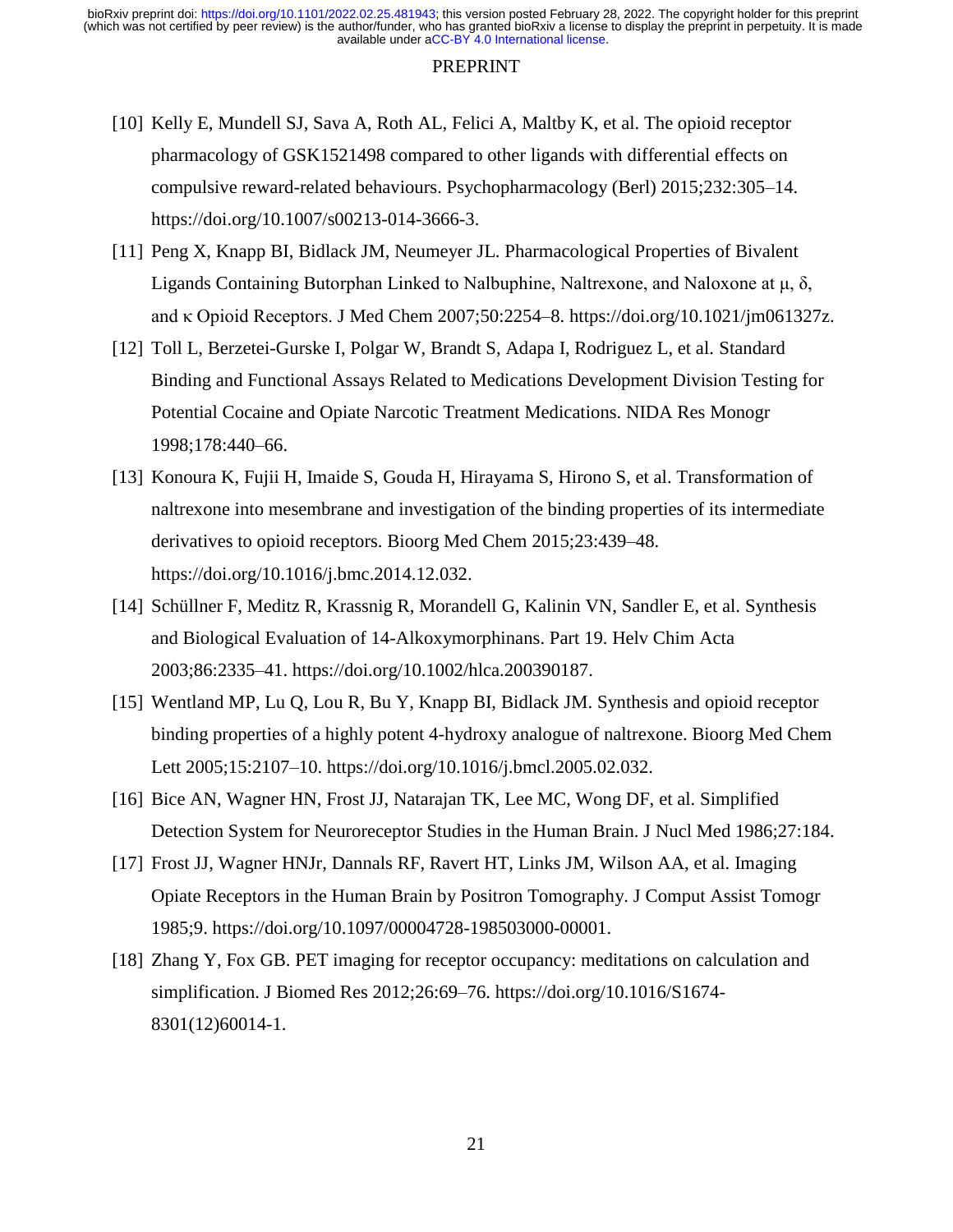- [19] Brennum J, Kaiser F, Dahl JB. Effect of naloxone on primary and secondary hyperalgesia induced by the human burn injury model. Acta Anaesthesiol Scand 2001;45:954–60. https://doi.org/10.1034/j.1399-6576.2001.450806.x.
- [20] Cutter HSG, O'Farrell TJ. Experience with alcohol and the endogenous opioid system in ethanol analgesia. Addict Behav 1987;12:331–43. https://doi.org/10.1016/0306- 4603(87)90047-5.
- [21] Mayberg HS, Frost JJ. Opiate Receptors. In: Frost JJ, Wagner Jr HN, editors. Quant. Imaging Neurorecept. Neurotransmitters Enzym., New York: Raven Press, Ltd.; 1990.
- [22] Weerts EM, Kim YK, Wand GS, Dannals RF, Lee JS, Frost JJ, et al. Differences in δ- and μ-Opioid Receptor Blockade Measured by Positron Emission Tomography in Naltrexone-Treated Recently Abstinent Alcohol-Dependent Subjects. Neuropsychopharmacology 2008;33:653–65. https://doi.org/10.1038/sj.npp.1301440.
- [23] Rabiner EA, Beaver J, Makwana A, Searle G, Long C, Nathan PJ, et al. Pharmacological differentiation of opioid receptor antagonists by molecular and functional imaging of target occupancy and food reward-related brain activation in humans. Mol Psychiatry 2011;16:826–35. https://doi.org/10.1038/mp.2011.29.
- [24] de Laat B, Nabulsi N, Huang Y, O'Malley SS, Froehlich JC, Morris ED, et al. Occupancy of the kappa opioid receptor by naltrexone predicts reduction in drinking and craving. Mol Psychiatry 2020. https://doi.org/10.1038/s41380-020-0811-8.
- [25] Kim S, Wagner HN, Villemagne VL, Kao P-F, Dannals RF, Ravert HT, et al. Longer Occupancy of Opioid Receptors by Nalmefene Compared to Naloxone as Measured In Vivo by a Dual-Detector System. J Nucl Med 1997;38:1726.
- [26] Villemagne VL, Frost JJ, Dannals RF, Lever JR, Tanada S, Natarajan TK, et al. Comparison of [11C]diprenorphine and [11C]carfentanil in vivo binding to opiate receptors in man using a dual detector system. Eur J Pharmacol 1994;257:195–7. https://doi.org/10.1016/0014-2999(94)90712-9.
- [27] Hirvonen J, Aalto S, Hagelberg N, Maksimow A, Ingman K, Oikonen V, et al. Measurement of central  $\mu$ -opioid receptor binding in vivo with PET and [11C]carfentanil: a test–retest study in healthy subjects. Eur J Nucl Med Mol Imaging 2008;36:275. https://doi.org/10.1007/s00259-008-0935-6.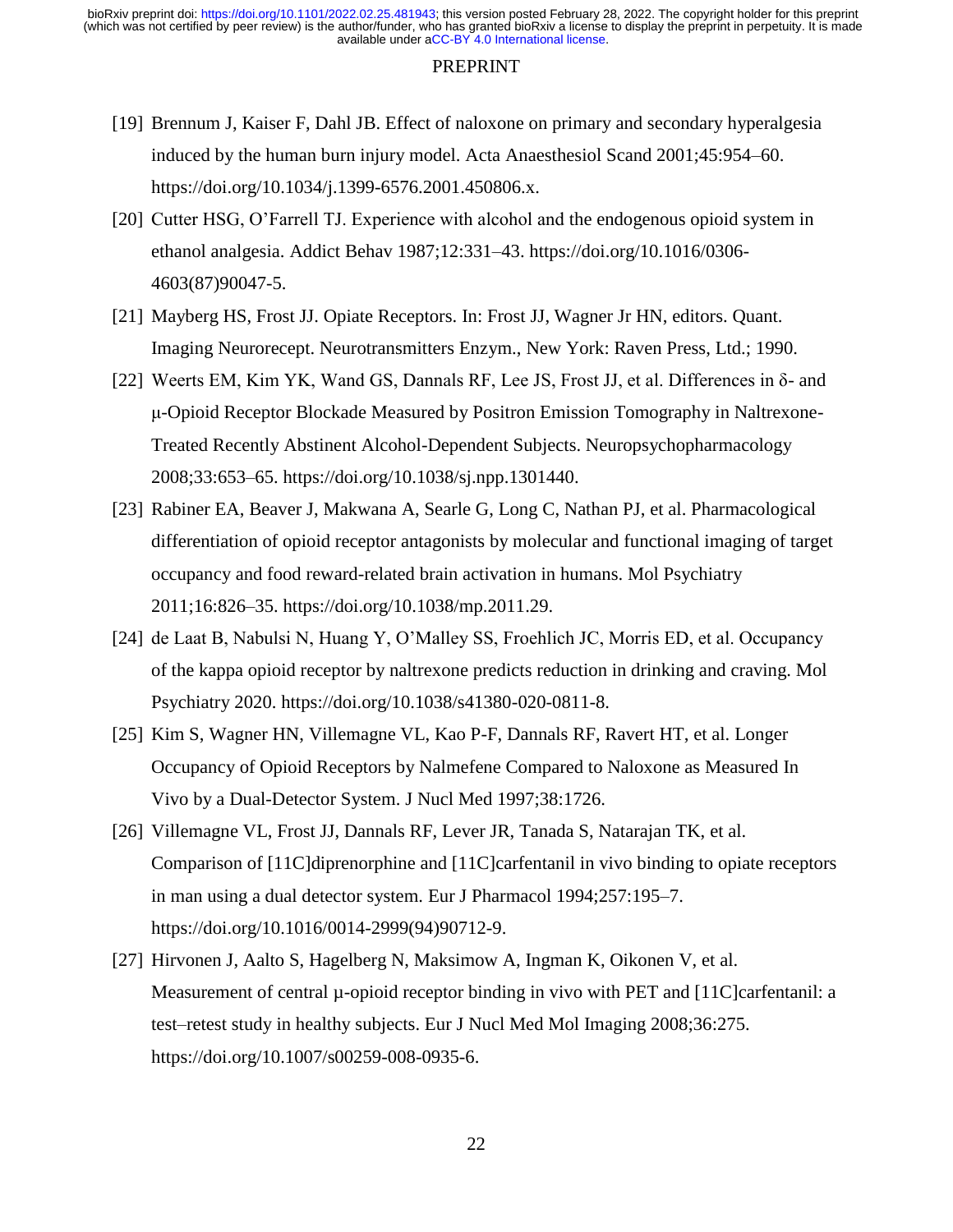- [28] Johansson J, Hirvonen J, Lovró Z, Ekblad L, Kaasinen V, Rajasilta O, et al. Intranasal naloxone rapidly occupies brain mu-opioid receptors in human subjects. Neuropsychopharmacology 2019;44:1667–73. https://doi.org/10.1038/s41386-019-0368-x.
- [29] R Core Team. R: A language and environment for statistical computing. Vienna, Austria: R Foundation for Statistical Computing; 2020.
- [30] Ritz C, Streibig JC. Bioassay Analysis using R. J Stat Softw 2005;12:1–22. https://doi.org/10.18637/jss.v012.i05.
- [31] Rich B. linpk: Generate Concentration-Time Profiles from Linear PK Systems. 2021.
- [32] Lee MC, Wagner HN, Tanada S, Frost JJ, Bice AN, Dannals RF. Duration of Occupancy of Opiate Receptors by Naltrexone. J Nucl Med 1988;29:1207.
- [33] Borchers HW. pracma: Practical Numerical Math Functions. 2021.
- [34] Sadzot B, Price JC, Mayberg HS, Douglass KH, Dannals RF, Lever JR, et al. Quantification of Human Opiate Receptor Concentration and Affinity Using High and Low Specific Activity [11C]Diprenorphine and Positron Emission Tomography. J Cereb Blood Flow Metab 1991;11:204–19. https://doi.org/10.1038/jcbfm.1991.52.
- [35] Melichar JK, Nutt DJ, Malizia AL. Naloxone displacement at opioid receptor sites measured in vivo in the human brain. Eur J Pharmacol 2003;459:217–9. https://doi.org/10.1016/S0014-2999(02)02872-8.
- [36] Bednarczyk EM, Wack D, Haka M, Shang Y, Hershey L, O'Sullivan R, et al. Duration of human MU opiate receptor blockade following naltrexone: Measurement by 11Ccarfentanil pet. Clin Pharmacol Ther 2005;77:P26–P26. https://doi.org/10.1016/j.clpt.2004.11.099.
- [37] Okusanya OO, Amer A, Forrest A, Shang E, Bednarczyk EM. Use of PET imaging to develop a pharmacokinetic/pharmacodynamic (PK/PD) model for naltrexone (NTX) & 6 beta-naltrexol (6 beta NTX) occupancy on the human mu-opiate receptor (MOR). Clin Pharmacol Ther 2007;81:S71. https://doi.org/10.1038/sj.clpt.6100176.
- [38] McCaul ME, Wand GS, Kim YK, Bencherif B, Dannals RF, Frost JJ. Naltrexone Effects on Mu- and Delta-Opioid Receptor Availability in Alcohol Dependence. Alcohol Clin Exp Res 2003;27:21A. https://doi.org/10.1111/j.1530-0277.2003.tb05852.x.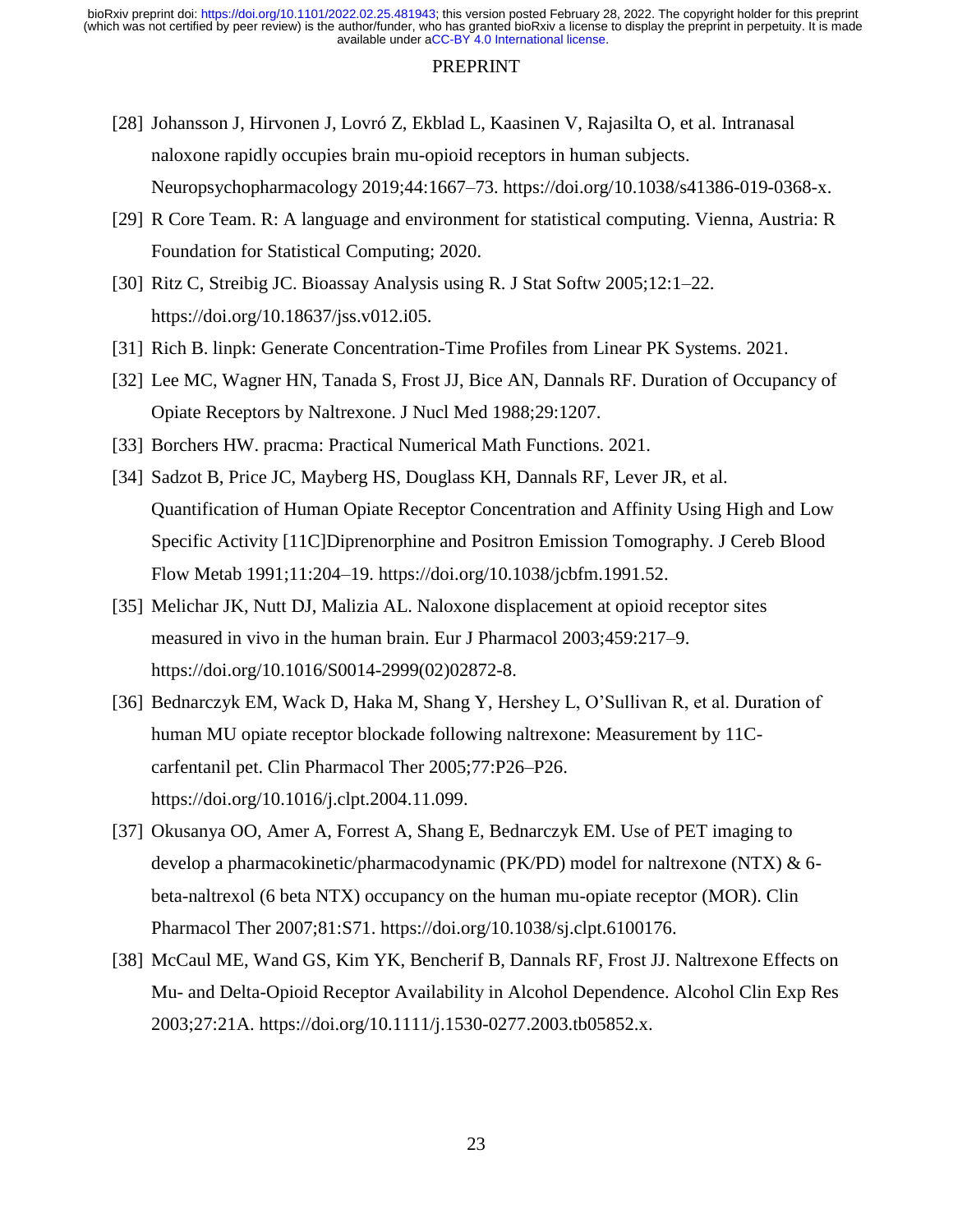- [39] Martinez D, Slifstein M, Matuskey D, Nabulsi N, Zheng M-Q, Lin S, et al. Kappa-opioid receptors, dynorphin, and cocaine addiction: a positron emission tomography study. Neuropsychopharmacology 2019;44:1720–7. https://doi.org/10.1038/s41386-019-0398-4.
- [40] Naganawa M, Jacobsen LK, Zheng M-Q, Lin S-F, Banerjee A, Byon W, et al. Evaluation of the agonist PET radioligand [11C]GR103545 to image kappa opioid receptor in humans: Kinetic model selection, test–retest reproducibility and receptor occupancy by the antagonist PF-04455242. NeuroImage 2014;99:69–79. https://doi.org/10.1016/j.neuroimage.2014.05.033.
- [41] Naganawa M, Zheng M-Q, Nabulsi N, Tomasi G, Henry S, Lin S-F, et al. Kinetic Modeling of 11C-LY2795050, A Novel Antagonist Radiotracer for PET Imaging of the Kappa Opioid Receptor in Humans. J Cereb Blood Flow Metab 2014;34:1818–25. https://doi.org/10.1038/jcbfm.2014.150.
- [42] Vijay Ai, Morris E, Goldberg A, Petrulli J, Liu H, Huang Y, et al. Naltrexone occupancy at kappa opioid receptors investigated in alcoholics by PET occupancy at kappa opioid receptors investigated in alcoholics by PET. J Nucl Med 2017;58:1297.
- [43] Madar I, Lever JR, Kinter CM, Scheffel U, Ravert HT, Musachio JL, et al. Imaging of  $\delta$ opioid receptors in human brain by N1′- ([11C]methyl)naltrindole and PET. Synapse 1996;24:19–28. https://doi.org/10.1002/(SICI)1098-2396(199609)24:1<19::AID-SYN3>3.0.CO;2-J.
- [44] Smith JS, Zubieta J-K, Price JC, Flesher JE, Madar I, Lever JR, et al. Quantification of δ-Opioid Receptors in Human Brain with N1′ -([11C]Methyl) Naltrindole and Positron Emission Tomography. J Cereb Blood Flow Metab 1999;19:956–66. https://doi.org/10.1097/00004647-199909000-00003.
- [45] Chang W, Cheng J, Allaire J, Sievert C, Schloerke B, Xie Y, et al. shiny: Web Application Framework for R. 2021.
- [46] Wishart DS, Feunang YD, Guo AC, Lo EJ, Marcu A, Grant JR, et al. DrugBank 5.0: a major update to the DrugBank database for 2018. Nucleic Acids Res 2018;46:D1074–82. https://doi.org/10.1093/nar/gkx1037.
- [47] Werner MU, Pereira MP, Andersen LPH, Dahl JB. Endogenous Opioid Antagonism in Physiological Experimental Pain Models: A Systematic Review. PLOS ONE 2015;10:e0125887. https://doi.org/10.1371/journal.pone.0125887.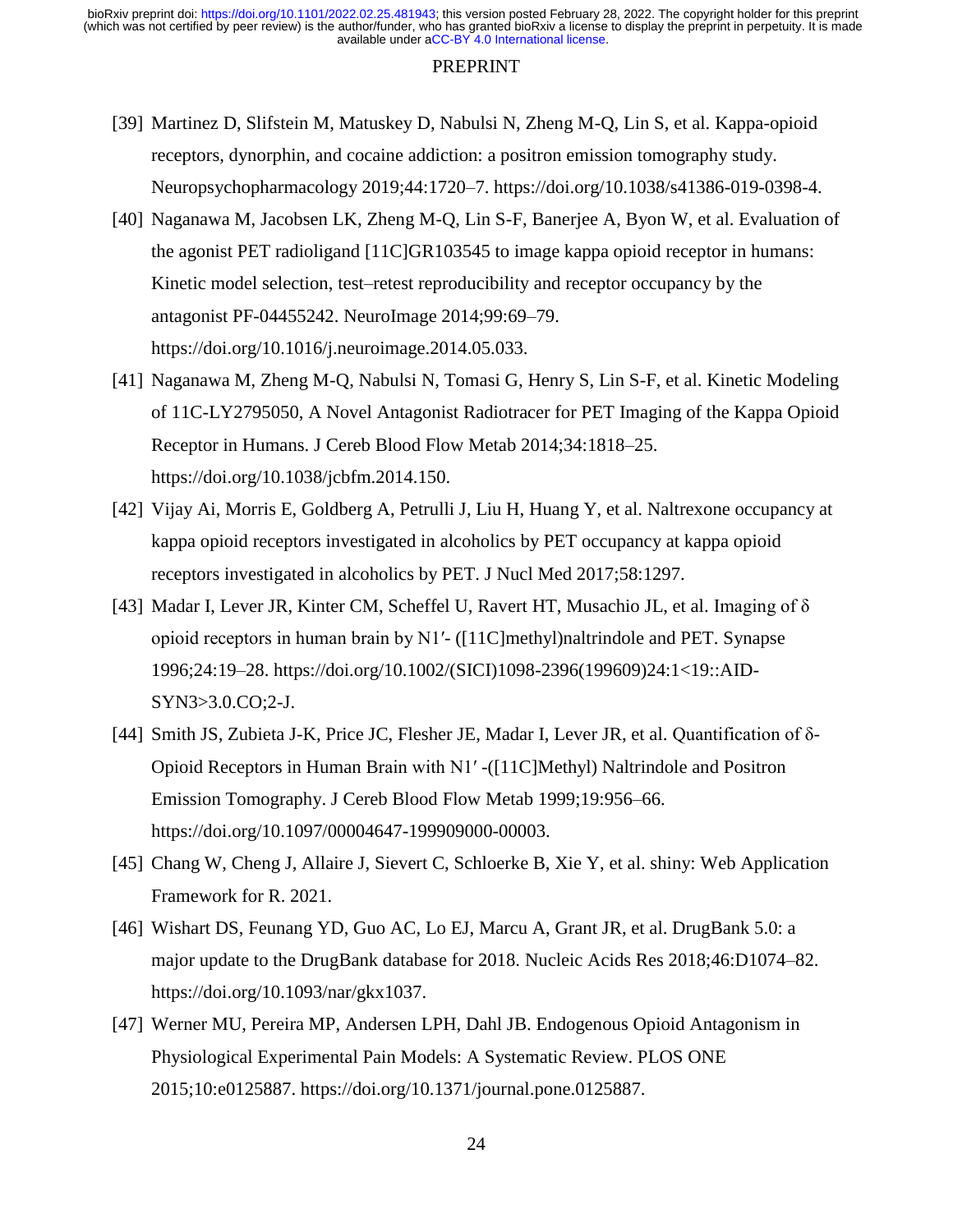- [48] McDonald R, Lorch U, Woodward J, Bosse B, Dooner H, Mundin G, et al. Pharmacokinetics of concentrated naloxone nasal spray for opioid overdose reversal: Phase I healthy volunteer study. Addiction 2018;113:484–93. https://doi.org/10.1111/add.14033.
- [49] Verebey K, Volavka J, Mule SJ, Resnick RB. Naltrexone: Disposition, metabolism, and effects after acute and chronic dosing. Clin Pharmacol Ther 1976;20:315–28. https://doi.org/10.1002/cpt1976203315.
- [50] Bruehl S, Burns JW, Chung OY, Ward P, Johnson B. Anger and pain sensitivity in chronic low back pain patients and pain-free controls: the role of endogenous opioids. PAIN 2002;99:223–33. https://doi.org/10.1016/S0304-3959(02)00104-5.
- [51] Buchel C, Miedl S, Sprenger C. Hedonic processing in humans is mediated by an opioidergic mechanism in a mesocorticolimbic system. ELife 2018;7:e39648. https://doi.org/10.7554/eLife.39648.
- [52] Eippert F, Bingel U, Schoell ED, Yacubian J, Klinger R, Lorenz J, et al. Activation of the Opioidergic Descending Pain Control System Underlies Placebo Analgesia. Neuron 2009;63:533–43. https://doi.org/10.1016/j.neuron.2009.07.014.
- [53] Berna C, Leknes S, Ahmad AH, Mhuircheartaigh RN, Goodwin GM, Tracey I. Opioid-Independent and Opioid-Mediated Modes of Pain Modulation. J Neurosci 2018;38:9047. https://doi.org/10.1523/JNEUROSCI.0854-18.2018.
- [54] Julien N, Marchand S. Endogenous pain inhibitory systems activated by spatial summation are opioid-mediated. Neurosci Lett 2006;401:256–60. https://doi.org/10.1016/j.neulet.2006.03.032.
- [55] Bruehl S, Carlson CR, Wilson JF, Norton JA, Colclough G, Brady MJ, et al. Psychological coping with acute pain: An examination of the role of endogenous opioid mechanisms. J Behav Med 1996;19:129–42. https://doi.org/10.1007/BF01857603.
- [56] Eikemo M, Løseth GE, Johnstone T, Gjerstad J, Willoch F, Leknes S. Sweet taste pleasantness is modulated by morphine and naltrexone. Psychopharmacology (Berl) 2016;233:3711–23. https://doi.org/10.1007/s00213-016-4403-x.
- [57] Inagaki TK, Hazlett LI, Andreescu C. Naltrexone alters responses to social and physical warmth: implications for social bonding. Soc Cogn Affect Neurosci 2019;14:471–9. https://doi.org/10.1093/scan/nsz026.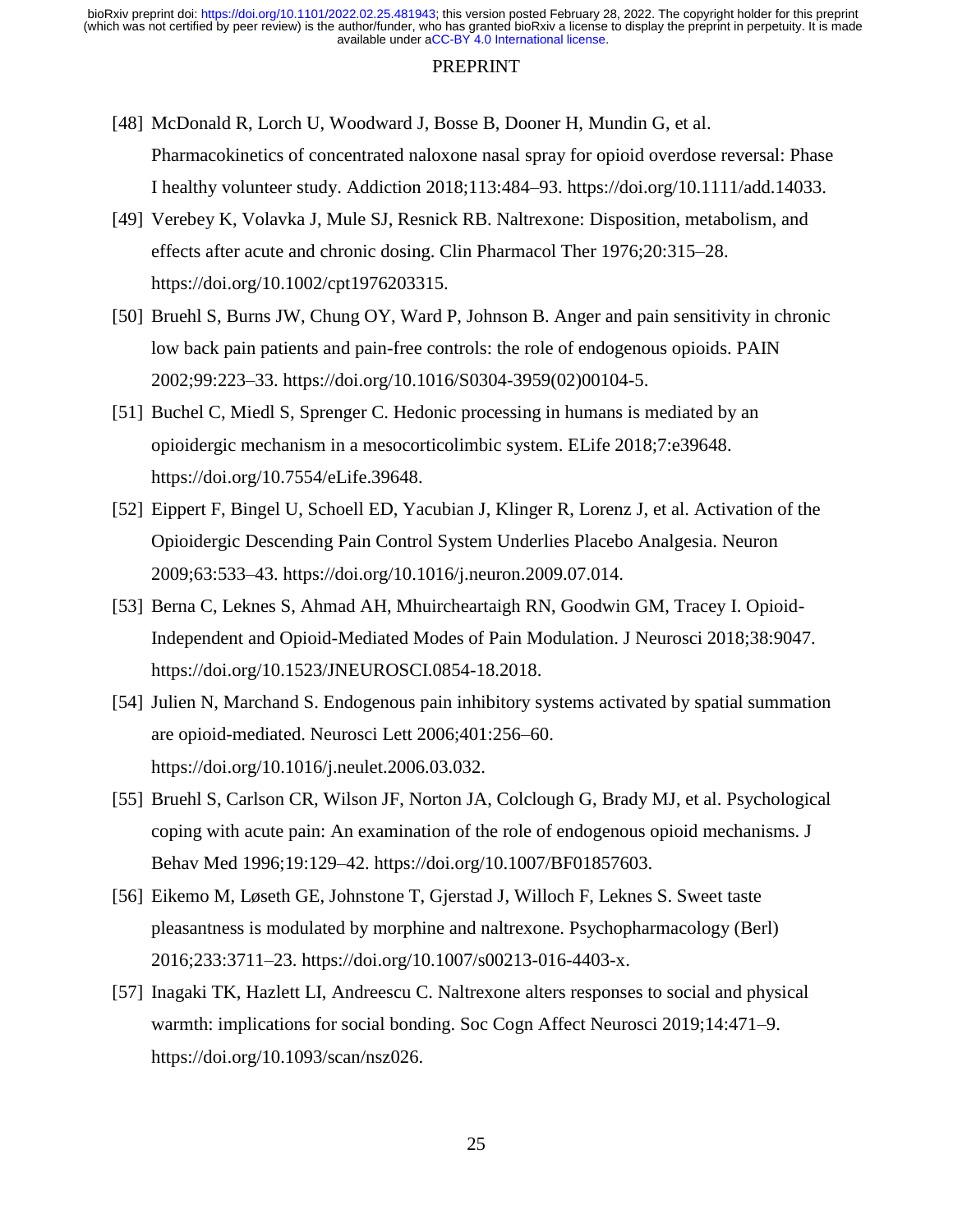- [58] Meier IM, Bos PA, Hamilton K, Stein DJ, van Honk J, Malcolm-Smith S. Naltrexone increases negatively-valenced facial responses to happy faces in female participants. Psychoneuroendocrinology 2016;74:65–8. https://doi.org/10.1016/j.psyneuen.2016.08.022.
- [59] Charles SJ, Farias M, van Mulukom V, Saraswati A, Dein S, Watts F, et al. Blocking muopioid receptors inhibits social bonding in rituals. Biol Lett 2020;16:20200485. https://doi.org/10.1098/rsbl.2020.0485.
- [60] Tarr B, Launay J, Benson C, Dunbar RIM. 'Naltrexone Blocks Endorphins Released when Dancing in Synchrony.' Adapt Hum Behav Physiol 2017;3:241–54. https://doi.org/10.1007/s40750-017-0067-y.
- [61] Byers JP, Sarver JG. Chapter 10 Pharmacokinetic Modeling. In: Hacker M, Messer W, Bachmann K, editors. Pharmacology, San Diego: Academic Press; 2009, p. 201–77. https://doi.org/10.1016/B978-0-12-369521-5.00010-5.
- [62] Yeomans MR, Gray RW. Effects of Naltrexone on Food Intake and Changes in Subjective Appetite During Eating: Evidence for Opioid Involvement in the Appetizer Effect. Physiol Behav 1997;62:15–21. https://doi.org/10.1016/S0031-9384(97)00101-7.
- [63] Schmidhammer H. Opioid Receptor Antagonists. In: Ellis GP, Luscombe DK, Oxford AW, editors. Prog. Med. Chem., vol. 35, Elsevier; 1998, p. 83–132. https://doi.org/10.1016/S0079-6468(08)70035-3.
- [64] Yancey-Wrona J, Dallaire B, Bilsky E, Bath B, Burkart J, Webster L, et al. 6β-Naltrexol, a Peripherally Selective Opioid Antagonist that Inhibits Morphine-Induced Slowing of Gastrointestinal Transit: An Exploratory Study. Pain Med 2011;12:1727–37. https://doi.org/10.1111/j.1526-4637.2011.01279.x.
- [65] Pires A, Fortuna A, Alves G, Falcão A. Intranasal Drug Delivery: How, Why and What for? J Pharm Pharm Sci 2009;12:288–311. https://doi.org/10.18433/J3NC79.
- [66] Connors NJ, Nelson LS. The Evolution of Recommended Naloxone Dosing for Opioid Overdose by Medical Specialty. J Med Toxicol 2016;12:276–81. https://doi.org/10.1007/s13181-016-0559-3.
- [67] Evans JM, Hogg MIJ, Lunn JN, Rosen M. Degree and Duration of Reversal by Naloxone of Effects of Morphine in Conscious Subjects. Br Med J 1974;2:589. https://doi.org/10.1136/bmj.2.5919.589.